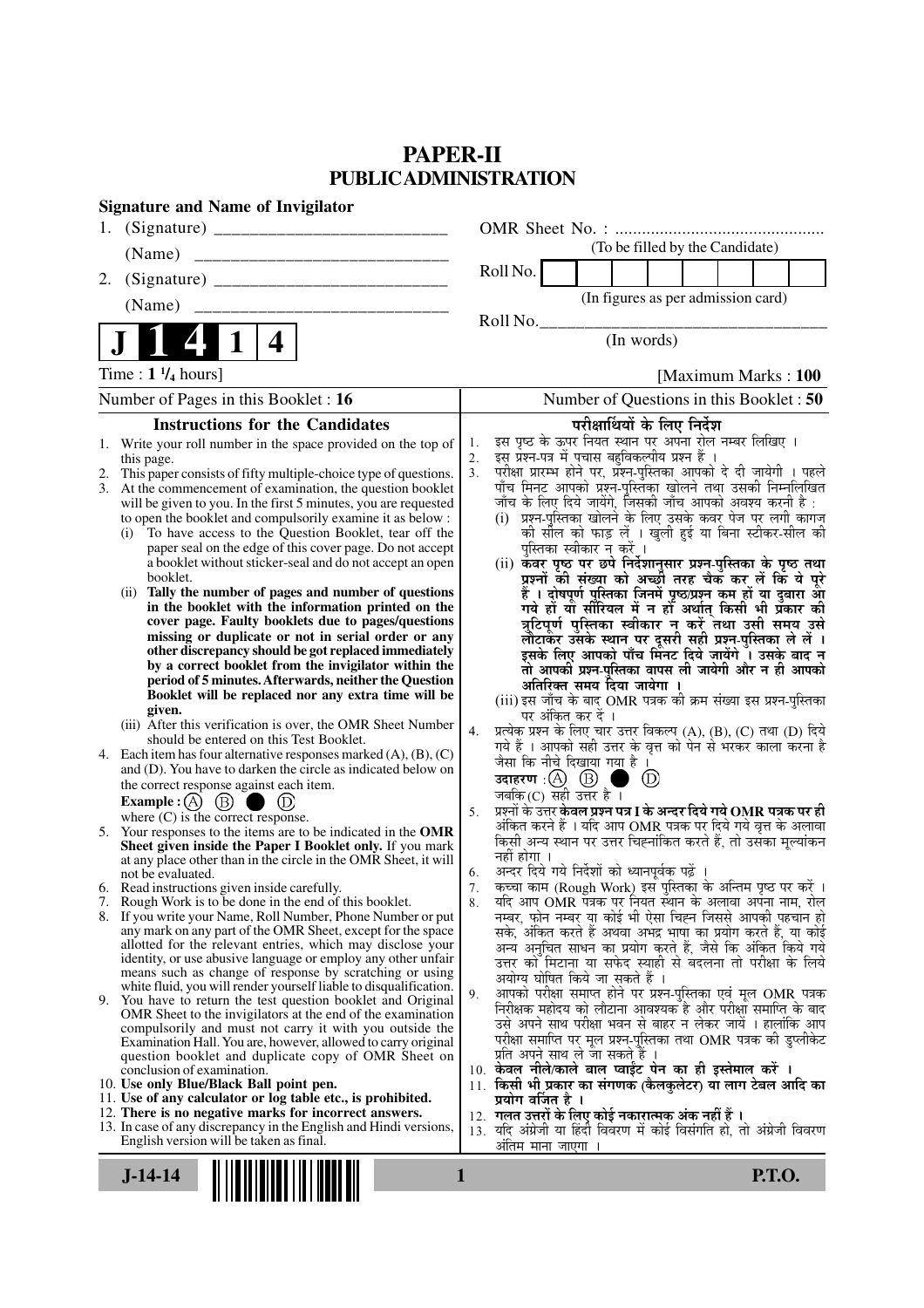# **PUBLIC ADMINISTRATION**

#### **Paper – II**

**Note :** This paper contains **fifty (50)** objective type questions of **two (2)** marks each. **All** questions are compulsory.

- **1.** 'Public Administration is nothing but the study of Men, Materials and Methods.' This definition has been given by whom of the following ?
	- (A) L.D. White
	- (B) J.M. Pfiftner
	- (C) Perccy McQueen
	- (D) Luther Gulick
- **2.** "Science of administration is the latest fruit of the study of the science of politics." Who among the following made this statement ?
	- (A) Kautilya
	- (B) Woodrow Wilson
	- (C) Frank J. Goodnow
	- (D) L.D. White
- **3.** Public Administration and Private Administration are not different from each other on which of the following grounds ?
	- (A) Uniformity of rules and regulation.
	- (B) Internal financial control
	- (C) Ministerial Responsibility
	- (D) Service motive
- **4.** Which one of the following has attempted to construct theory of public organization in tune with consumer interest and individual preferences ?
	- (A) Human Relations Theory
	- (B) Behavioural Approach
	- (C) Development Administration
	- (D) Public Choice Thoery
- **5. Assertion (A) :** The Minnowbrook Conference III emphasized the importance of 'Collaborative Governance' as perhaps the best shield against 'government slackening' or 'Bureaucratic delay'.
	- **Reason (R) :** There is need to find the ways of institutionalizing coordination and to establish decision making process that work in multi-organizational setting such as network of Government agencies.

# **Codes :**

- (A) Both (A) and (R) are correct and (R) is correct explanation of  $(A)$ .
- (B) Both (A) and (R) are correct, but (R) is not correct explanation of (A).
- $(C)$  (A) is true, but  $(R)$  is false.
- (D) (A) is false, but (R) is true.
- **6.** Administrative management is closer in concept and perception to Weberian theory because
	- (i) both are concerned with top administrators than of production workers.
	- (ii) both hold economic efficiency as its ultimate object.
	- (iii) both express more concern for organization than man.
	- (iv) both consider organization as a unit of its environment.

# **Codes :**

- $(A)$  (i), (ii) and (iii)
- $(B)$  (i), (iii) and (iv)
- $(C)$  (ii), (iii) and (iv)
- (D) (i), (ii), (iii) and (iv)

**Paper-II 2 J-14-14**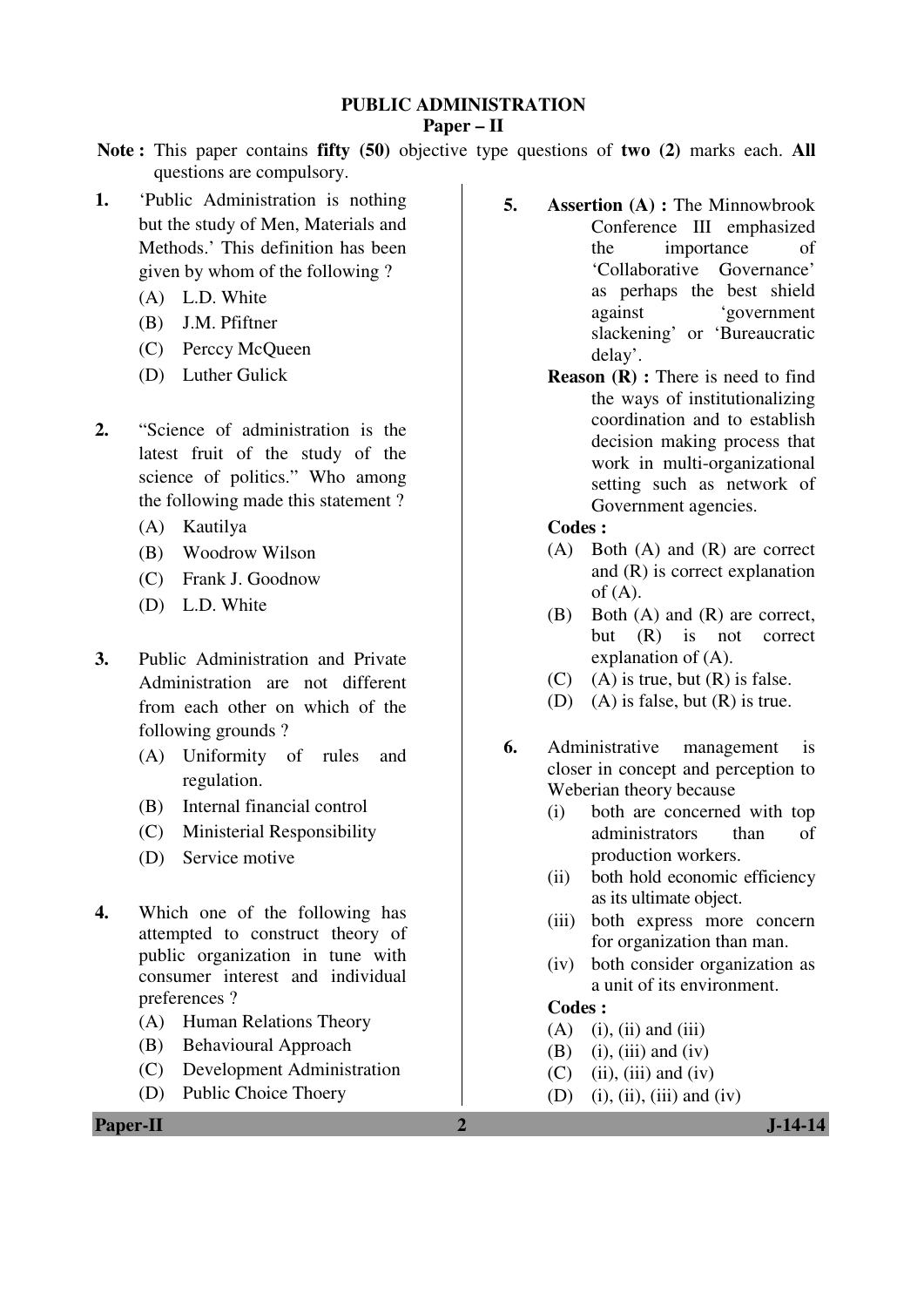### लोक प्रशासन ¯ÖÏ¿®Ö¯Ö¡Ö **– II**

**नोट:** इस प्रश्नपत्र में **पचास (50)** बहु-विकल्पीय प्रश्न हैं । प्रत्येक प्रश्न के **दो (2)** अंक हैं । सभी प्रश्नों के उत्तर दें ।

- 1. 'लोक प्रशासन मनुष्यों, सामग्रियों तथा पद्धतियों के अध्ययन के सिवाय और कछ नहीं है ।' यह परिभाषा निम्नलिखित में से किसने दी है $2$ 
	- (A) एल.डी. व्हाइट
	- (B) जे.एम. पिफनर
	- (C) पर्सी मैकक्वीन
	- (D) लृथर गुलिक
- **2.** 'प्रशासन विज्ञान, राजनीति विज्ञान के अध्ययन का अद्यतन परिणाम है ।' यह निम्नलिखित में से किसका कथन है ?
	- (A) कौटिल्य
	- (B) वुडरो विल्सन
	- (C) फ्रेंक जे. गुडनाऊ
	- (D) एल.डी. व्हाइट
- **3.** ×®Ö´®Ö×»Ö×ÜÖŸÖ ´Öë ÃÖê ×ÛúÃÖ †Ö¬ÖÖ¸ü ¯Ö¸ü »ÖÖêÛú प्रशासन तथा निजी प्रशासन एक दूसरे से भिन्न नहीं है  $\theta$ 
	- $(A)$  नियमों तथा विनियमों की समरूपता
	- (B) आंतरिक वित्तीय नियंत्रण
	- (C) मंत्री मण्डलीय उत्तरदायित्व
	- (D) सेवा-उद्देश्य
- 4. निम्न में से किसने एक उपभोक्ता हितों एवं व्यक्तिगत वरीयताओं से समस्वरित लोक संगठन सिद्धांत का निर्माण का प्रयास किया है ?
	- $(A)$  गमनव सम्बन्ध सिद्धांत
	- (B) व्यवहारवादी उपागम
	- (C) नवलोक प्रशासन
	- (D) लोक चयन सिद्धांत

**5. अभिकथन (A)** : मिन्नोब्रुक सम्मेलन III ने 'सरकारी ढीलापन तथा नौकरशाह<u>ी</u> जन्य विलम्ब' के विरुद्ध संभवत सर्वोत्तम कवच के रूप में सहयोगात्मक अभिशासन के महत्त्व पर बल दिया है ।

- **तर्क (R)** : समन्वयन के संस्थानीकरण के तरीके ढूँढने तथा ऐसी निर्णयन प्रक्रिया स्थापित करने की आवश्यकता है, जो सरकारी अभिकरणों के नेटवर्क जैसे. बह-संगठनात्मक परिवेश में कार्य करें ।
- कूट:
- $(A)$   $(A)$  और  $(R)$  दोनों सही हैं और (A) का  $(R)$  सही स्पष्टीकरण है ।
- $(B)$   $(A)$  और  $(R)$  दोनों सही हैं, परन्तु (A) का (R) सही स्पष्टीकरण नहीं है।
- (C)  $(A)$  सही है, परन्तु (R) गलत है।
- (D)  $(A)$  गलत है, परन्तु (R) सही है।
- 6. प्रशासनिक प्रबन्ध अवधारणा एवं अवबोधन के सम्बन्ध में वेबरवादी सिद्धांत के ज्यादा निकट है क्योंकि
	- (i) दोनों उत्पादन कामगार की तुलना में उच्चस्थ प्रशासकों के साथ सरोकार रखते हैं ।
	- (ii) दोनों का अन्तिम लक्ष्य आर्थिक कार्यकुशलता प्राप्त करना है ।
	- (iii) दोनों ही व्यक्ति के स्थान पर संगठन के लिये ज्यादा सरोकार व्यक्त करते हैं ।
	- (iv) दोनों संगठन को उसके प्रतिवेश की इकाई समझते हैं ।
	- कूट :
	- $(A)$  (i), (ii) और (iii)
	- (B) (i), (iii) और (iv)
	- (C) (ii), (iii) और (iv)
	- (D) (i), (ii), (iii) और (iv)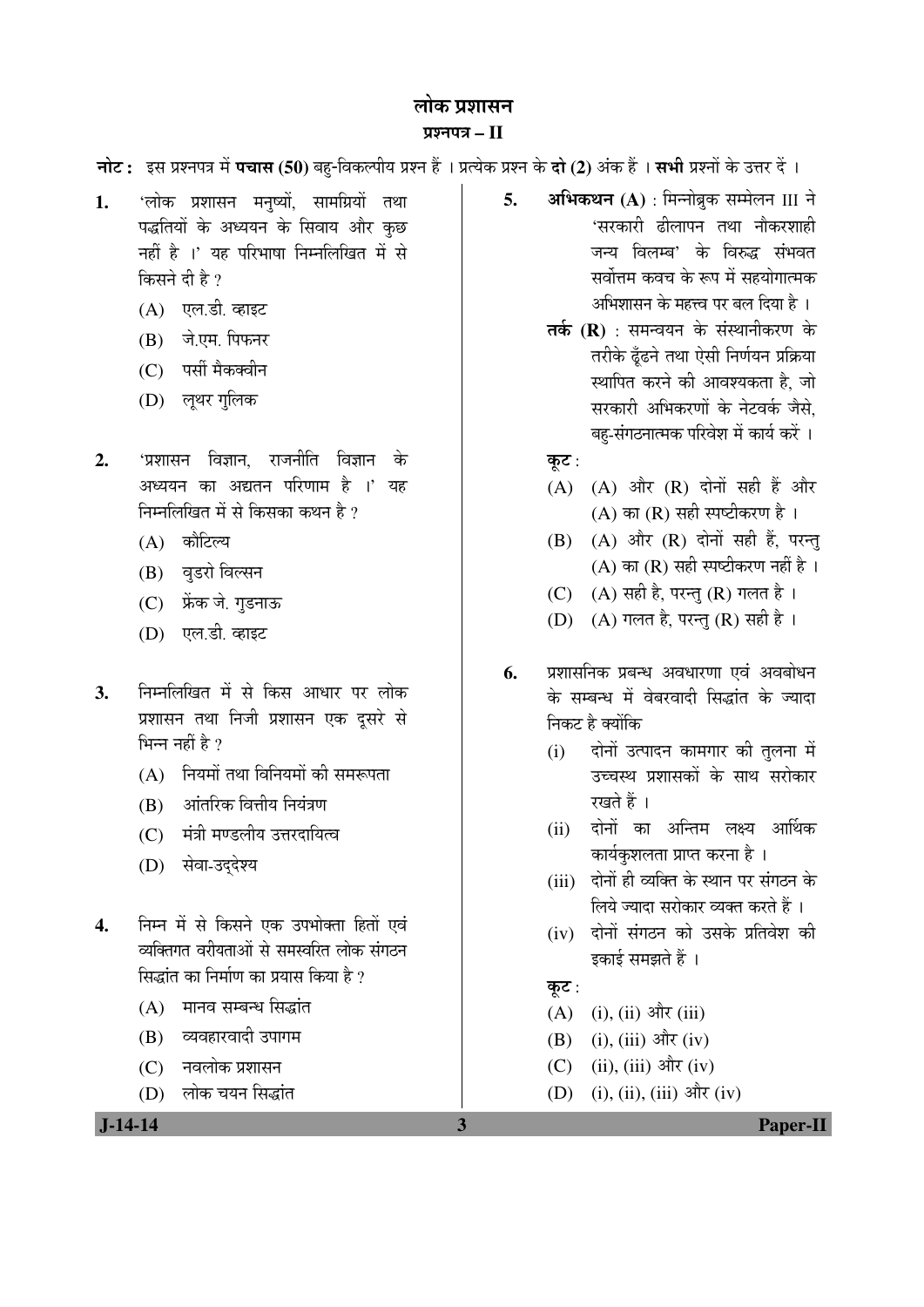- **7.** Consider the following characteristics of behavioual approach :
	- (i) The central objective of Behavioural approach is Behavioural approach is scientific study of human behaviour.
	- (ii) The root of behavioural approach can be traced back to the Taylor's experiments.
- (iii) The behavioural approach touch upon the area of organisation behaviour, such as motivation, leadership, etc.
	- (iv) The behavioural approach is not a theory of organization.

 Select the correct answer by using code given below :

**Codes :** 

- (A) (i), (ii) and (iii)<br>(B) (i), (ii) and (iv)
- (B) (i), (ii) and (iv)<br>(C) (ii), (iii) and (iv)
- $(ii)$ ,  $(iii)$  and  $(iv)$
- (D) (i), (iii) and (iv)
- **8.** Which of the following is not one of the 14 principles enunciated by Henri Fayol ?
	- (A) Subordination of individual interest to general interest
	- (B) Authority and Responsibility<br>(C) Order
	- **Order**
	- (D) Control
- **9.** Match List I with List II. Select the correct answer from the codes given below :

|                | $List-I$           |      | List – II                |
|----------------|--------------------|------|--------------------------|
|                | (Leadership        |      | (Basic                   |
|                | Theory)            |      | <b>Characteristics</b> ) |
| a.             | Trait              | i.   | Task-oriented            |
|                | Theory             |      | and relationship         |
|                |                    |      | oriented                 |
| b.             | Skill              | ii.  | Leader must alter        |
|                | Theory             |      | leadership based         |
|                |                    |      | on situation             |
| $\mathbf{c}$ . | Style              | iii. | Leader possesses         |
|                | Theory             |      | certain innate           |
|                |                    |      | characteristics          |
|                | d. Situation       | IV.  | Leadership is            |
|                | Theory             |      | centred on               |
|                |                    |      | human capital            |
|                | <b>Code:</b>       |      |                          |
|                | b<br>а             |      | d                        |
| (A)            | ii<br>iii          |      | iv                       |
| $\mathbf{B}$   | $\mathbf{i}$<br>iv |      | iii<br>$\ddot{\rm n}$    |
|                | ii<br>iii          |      | $\frac{i}{i}$<br>iv      |
|                | iv                 |      | ii                       |
|                |                    |      |                          |

- **10.** The communication process model developed by Shannon, Weaver and Schramm includes the following : (1) Source, (2) Receiver, (3) Encoder (4) Decoder, (5) Message channel (6) Feedback , (7) Noise Arrange them in the proper sequence and select the correct answer from the following codes : **Codes :** (A) 1, 3, 5, 6, 7, 2, 4
- (B) 1, 3, 5, 4, 2, 6, 7
- $(C)$  2, 4, 5, 6, 7, 1, 3
- $(D)$  3, 4, 2, 6, 7, 5, 1
- **11.** Which of the following theory deals with the inherent challenges of motivating workers and controlling cooperative action?
	- (A) Principal-Agent Theory
	- (B) Maturity-Immaturity Theory
	- (C) Herzberg's Two-Factor Theory
	- (D) Human Relations Theory
- **12.** Which of the following is the basic<br>premise of New Public premise of New Public Management ?
	- (A) Government is a primary agent of all social actions.<br>Large governme
	- (B) Large governmental bureaucracy.
	- (C) More flexible and open government.
	- (D) Paternal government.
- **13.** Match List I with List II. Select the correct answer from the codes given below :

| a.<br>1 rait<br>1.                                                                                                        | Task-oriented                                                     | $List-I$                                                                                                                                               | $List - II$                                                 |
|---------------------------------------------------------------------------------------------------------------------------|-------------------------------------------------------------------|--------------------------------------------------------------------------------------------------------------------------------------------------------|-------------------------------------------------------------|
| Theory                                                                                                                    | and relationship                                                  | (Theory)                                                                                                                                               | (Features)                                                  |
| ii.<br>Skill<br>b.<br>Theory                                                                                              | oriented<br>Leader must alter<br>leadership based<br>on situation | Max Weber's i.<br>a.<br><b>Bureaucratic</b><br>Theory<br>b. Public Choice ii.                                                                          | Efficiency<br>and economy<br>Internal                       |
| Style<br>$c_{\cdot}$<br>Theory                                                                                            | iii. Leader possesses<br>certain innate<br>characteristics        | Theory<br>iii.<br>c. Taylorism                                                                                                                         | accountability<br>Efficiency,                               |
| Situation<br>d.<br>Theory<br>Code:                                                                                        | iv. Leadership is<br>centred on<br>human capital                  | d. New<br>Public iv.<br>Management                                                                                                                     | economy and<br>effectiveness<br>Self-serving<br>bureaucracy |
| а                                                                                                                         | d<br>$\mathbf c$                                                  | <b>Codes:</b>                                                                                                                                          |                                                             |
| $\frac{b}{\text{iii}}$<br>ii<br>(A)<br>iv<br>$\mathbf{i}$<br>(B)<br>$\ddot{\rm n}$<br>iii<br>(C)<br>.<br>(D)<br>1V<br>111 | iv<br>$\ddot{\rm ii}$<br>iii<br>iv<br>$\ddot{\mathbf{i}}$         | $\mathbf b$<br>c<br>a<br>iv<br>ii<br>(A)<br>iv<br>ii<br>(B)<br>iii<br>$\overline{\mathbf{u}}$<br>iv<br>(C)<br>.<br>(D)<br>$\overline{11}$<br>1V<br>111 | d<br>$\mathbf{ii}$<br>iii<br>$\mathbf{i}$<br>$\mathbf{1}$   |
| <b>Paper-II</b>                                                                                                           |                                                                   |                                                                                                                                                        | $J-14-14$                                                   |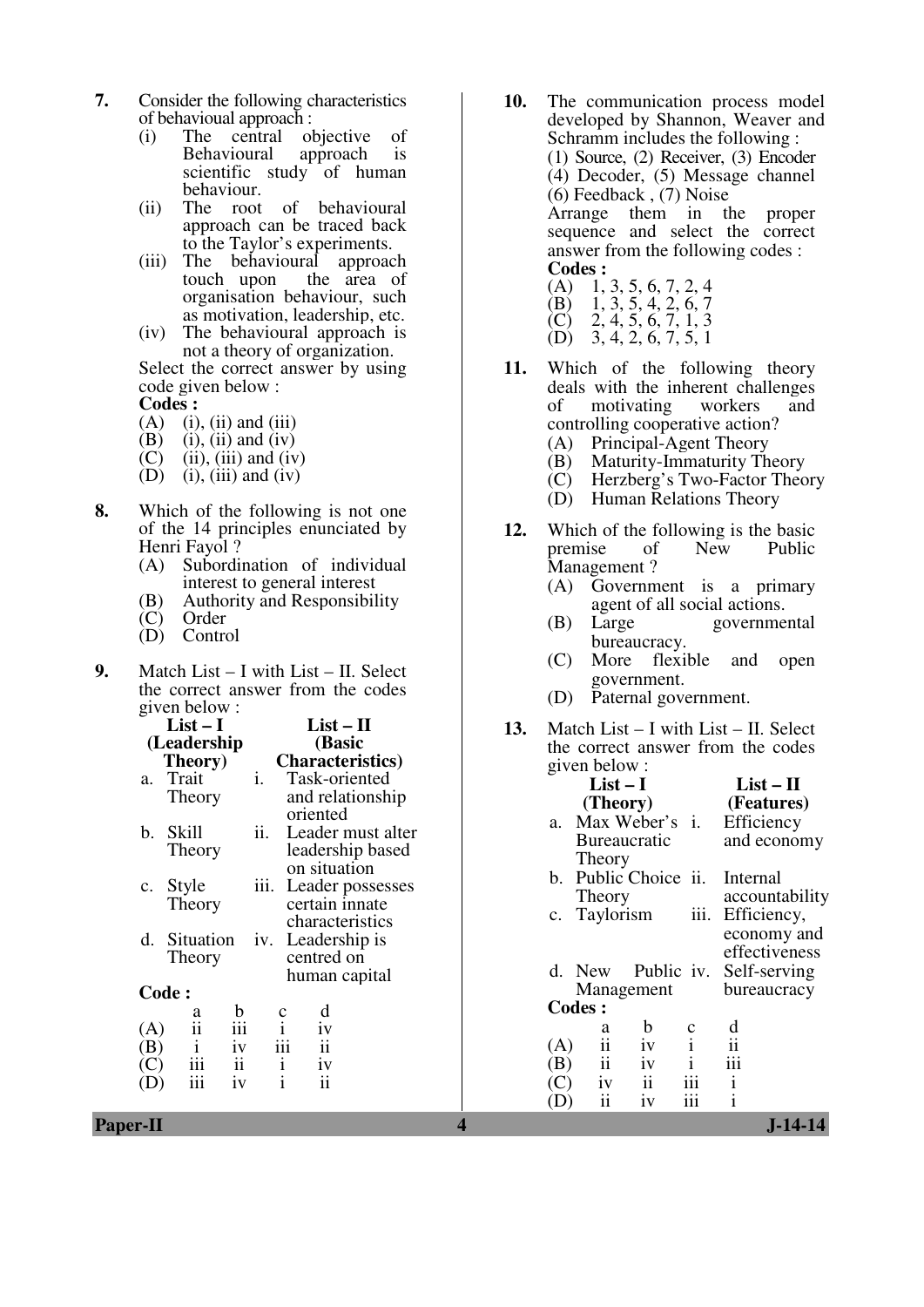- **7.** व्यवहारवादी उपागम की निम्नलिखित विशेषताओं पर विचार कीजिए <u>:</u>
	- (i) व्यवहारवादी उपागम का मुख्य उद्देश्य मानवीय व्यवहार का वैज्ञानिक अध्ययन करना है ।
	- (ii) व्यवहारवादी उपागम के मूल का टेलर के प्रयोगों में पता लगाया जा सकता है ।
	- (iii) व्यवहारवादी उपागम संगठनात्मक व्यवहार जैसे नेतृत्व, इत्यादि के क्षेत्र से सम्बन्धित है।
	- (iv) व्यवहारवादी उपागम संगठन का सिद्धांत नहीं है ।
	- नीचे दिये कूटों से सही उत्तर का चयन करें: कूट:
	- $(A)$  (i), (ii) और (iii)
	- (B) (i), (ii) और (iv)
	- (C) (ii), (iii) और (iv)
	- $(D)$  (i), (iii) और (iv)
- **8.** ×®Ö´®Ö ´Öë ÃÖê ÛúÖî®Ö ÃÖÖ Æêü®Ö¸üß ±êúµÖÖê»Ö «üÖ¸üÖ परिगणित 14 सिद्धांतों में नहीं है ?
	- $(A)$  व्यक्तिगत हित का सामान्य हित के अधीन होना
	- (B) सत्ता एवं उत्तरदायित्व
	- $(C)$  आदेश
	- (D) नियंत्रण
- 9. सूची I को सूची II के साथ सुमेलित कोजिए । नीचे दिए गए कूटों की सहायता से सही उत्तर का चयन कीजिए :

|            | सूची – I                                                         | सूची – II |                                                          |                         |  |
|------------|------------------------------------------------------------------|-----------|----------------------------------------------------------|-------------------------|--|
|            | (नेतृत्व सिद्धांत)                                               |           |                                                          | (मूलभूत अभिलक्षण)       |  |
| a.         | लक्षण                                                            | i.        |                                                          | कार्य-अभिमुखी तथा       |  |
|            | सिद्धांत                                                         |           |                                                          | संबंध-अभिमुखी           |  |
|            | b. कौशल                                                          | ii.       |                                                          | परिस्थिति के आधार       |  |
|            | सिद्धांत                                                         |           |                                                          | पर नेता को नेतृत्व में  |  |
|            |                                                                  |           |                                                          | अवश्य रदुदोबदल          |  |
|            |                                                                  |           | करना चाहिए ।                                             |                         |  |
|            | c. शैली सिद्धांत iii.                                            |           |                                                          | नेता कुछ अंतर्जात       |  |
|            |                                                                  |           | अभिलक्षणों से                                            |                         |  |
|            |                                                                  |           |                                                          | सम्पन्न होते हैं ।      |  |
|            | d. परिस्थिति                                                     |           |                                                          | iv. नेतृत्व मानव-सम्पदा |  |
|            | सिद्धांत                                                         |           |                                                          | पर केंद्रित होता है ।   |  |
| कूट :      |                                                                  |           |                                                          |                         |  |
|            | $\mathfrak b$<br>a                                               |           | d                                                        |                         |  |
| (A)        | $\dddot{\mathbf{i}}$<br>iii                                      |           | $\begin{array}{c} c \\ i \\ iii \end{array}$<br>iv<br>ii |                         |  |
| (B)<br>(C) | $\overline{\textbf{i}}$<br>$\overline{\textbf{iii}}$<br>iv<br>ii |           | $\mathbf{i}$<br>iv                                       |                         |  |
| (D)        | iv<br>iii                                                        |           | $\overline{\textbf{ii}}$<br>$\mathbf{i}$                 |                         |  |

- 10. शानोन. वीवर तथा श्राम द्वारा विकसित किया गया संचार प्रक्रिया मॉडल निम्नलिखित को समाविष्ट करता है : (1) सोर्स (स्रोत), (2) प्रापक, (3) एनकोडर, (4) डिकोडर, (5) संदेश चैनल, (6) फीडबैक, (7) शोर इन्हें उचित अनक्रम में व्यवस्थित करें और नीचे दिये कूटों से सही उत्तर का चयन करें : कट $:$  (A) 1, 3, 5, 6, 7, 2, 4 (B) 1, 3, 5, 4, 2, 6, 7
	- (C) 2, 4, 5, 6, 7, 1, 3
	- (D) 3, 4, 2, 6, 7, 5, 1
- 11. निम्नलिखित में से किस सिद्धांत का संबंध कामगारों के अभिप्रेरण में अंतर्निहित चुनौतियों तथा सहकारी कार्यव्यापार के नियंत्रण से है ?
	- (A) प्रधान-अभिकर्त्ता सिद्धांत
	- (B) परिपक्वता-अपरिपक्वता सिद्धांत
	- (C) हर्बर्ग का द्विकारक सिद्धांत
	- (D) मानव संबंध सिद्धांत
- 12. ਜਿਸਗਿਰਿਕ में से नवलोक प्रबन्ध की मूल आधारिका कौन सी $|\hat{\mathbf{z}}|$ ?
	- $(A)$  समस्त सामाजिक क्रियाकलापों के प्रमुख प्रतिनिधि के रूप में सरकार
	- (B) विशाल सरकारी नौकरशाही
	- (C) अधिक लोचनशील एवं खली सरकार
	- (D) पैतृक सरकार
- 13. सूची I को सूची II के साथ सुमेलित कोंजिए । नीचे दिए गए कूटों की सहायता से सही उत्तर का चयन कीजिए :

| ।रास्त्रापा<br>b. कौशल<br>ii.                    | सबव-जाननुखा<br>परिस्थिति के आधार                        |                  | सुची – I                                                                                                        |                                                             | सूची – II                                 |
|--------------------------------------------------|---------------------------------------------------------|------------------|-----------------------------------------------------------------------------------------------------------------|-------------------------------------------------------------|-------------------------------------------|
| सिद्धांत                                         | पर नेता को नेतृत्व में                                  |                  | (सिद्धांत)                                                                                                      |                                                             | (व्याख्या)                                |
|                                                  | अवश्य रद्दोबदल                                          | a.               | मैक्स वेबर की i.<br>नौकरशाही का                                                                                 |                                                             | दक्षता एवं<br>मितव्ययता                   |
|                                                  | करना चाहिए ।                                            |                  | सिद्धांत                                                                                                        |                                                             |                                           |
| c. शैली सिद्धांत iii. नेता कुछ अंतर्जात          | अभिलक्षणों से                                           |                  | b. लोकचयन                                                                                                       | ii.                                                         | आन्तरिक                                   |
|                                                  | सम्पन्न होते हैं ।                                      |                  | सिद्धांत                                                                                                        |                                                             | जवाबदेहिता                                |
| परिस्थिति<br>iv.<br>d.                           | नेतृत्व मानव-सम्पदा                                     |                  | c. टेलरवाद                                                                                                      |                                                             | iii. दक्षता, मितव्ययता<br>एवं प्रभावशीलता |
| सिद्धांत                                         | पर केंद्रित होता है।                                    |                  |                                                                                                                 |                                                             | d. नवलोक प्रबन्ध iv. स्व-सेवा नौकरशाही    |
| कूट :<br>$\mathbf b$                             | d                                                       | कूट :            |                                                                                                                 |                                                             |                                           |
| a<br>iii<br>$\mathbf{ii}$<br>(A)                 |                                                         |                  | $\mathbf b$                                                                                                     |                                                             | $\mathbf d$                               |
| $\frac{iv}{ii}$<br>$\frac{i}{\text{iii}}$<br>(B) | $\frac{i}{i}$<br>$\overline{iii}$<br>iv<br>$\mathbf{i}$ | (A)<br>(B)       | $\begin{array}{c}\n a \\  ii \\  ii\n \end{array}$                                                              |                                                             | $\overline{ii}$<br>$\overline{iii}$       |
| $\rm(\overline{C})$<br>iii<br>iv<br>(D)          | $\overline{\mathbf{ii}}$                                | $\left( $<br>(D) | $\begin{array}{c}\niv \\ iv \\ ii \\ iv\n\end{array}$<br>$\displaystyle \begin{array}{c} i v \\ ii \end{array}$ | $\begin{array}{c} \textbf{iii} \\ \textbf{iii} \end{array}$ | $\mathbf{i}$                              |
| $J-14-14$                                        |                                                         |                  |                                                                                                                 |                                                             | <b>Paper-II</b>                           |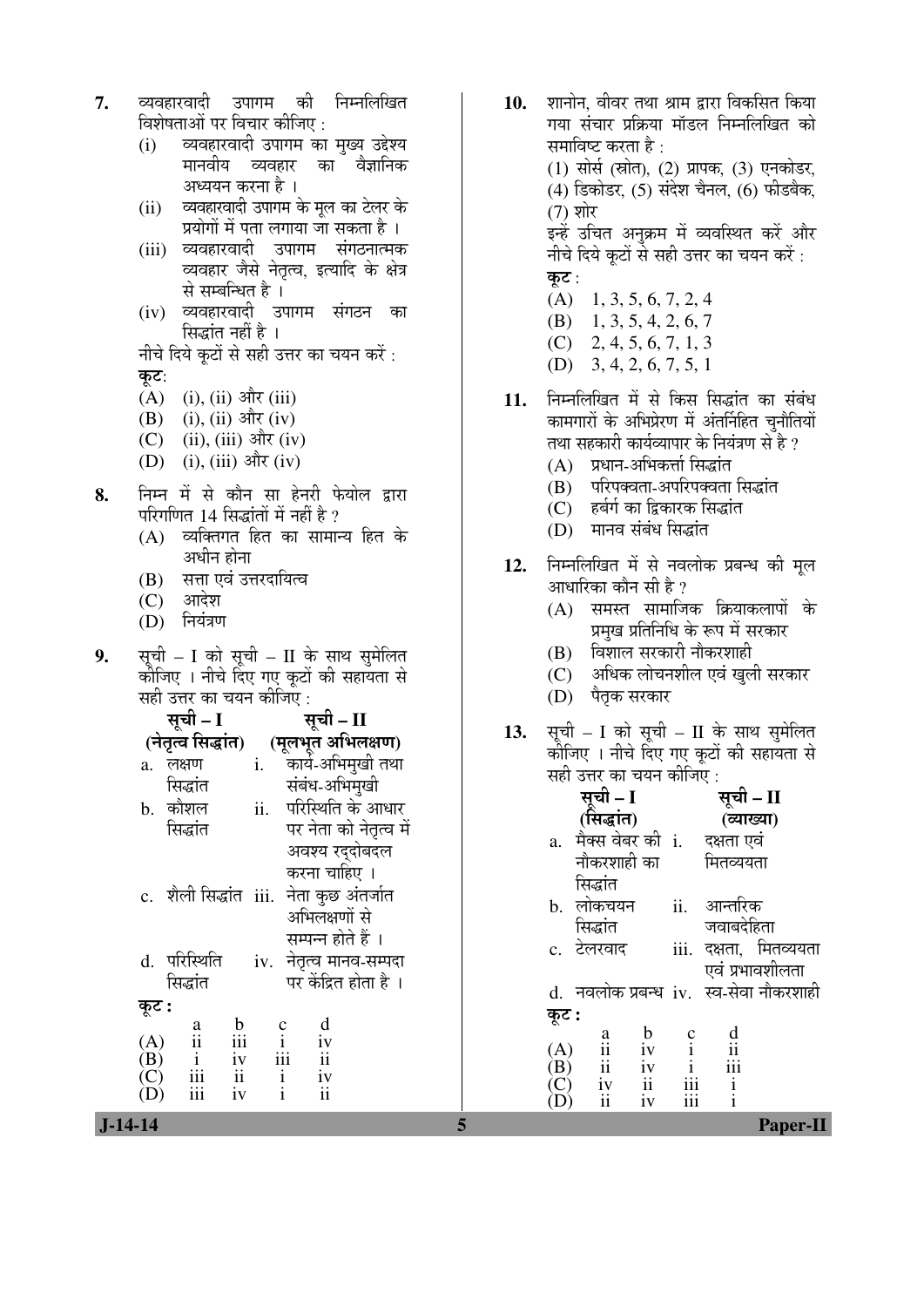**14.** Match List – I with List – II. Select the correct answer from the codes given below :

|     | $List-I$        |    |      |              | $List-II$              |    |
|-----|-----------------|----|------|--------------|------------------------|----|
|     | (Thinkers)      |    |      |              | (Concept)              |    |
|     | a. Joseph M. i. |    |      |              | Father of              |    |
|     | Juran           |    |      |              | Quality                |    |
|     |                 |    |      |              | Management             |    |
|     | b. Peter        |    | ii.  |              | <b>Father of Total</b> |    |
|     | Drucker         |    |      |              | Quality                |    |
|     |                 |    |      |              | Management             |    |
|     | c. W.           |    | iii. |              | Social Ecologist       |    |
|     | Edward          |    |      |              |                        |    |
|     | Deming          |    |      |              |                        |    |
| d.  | Henri           |    |      |              | iv. Founder            | of |
|     | Fayol           |    |      |              | Management             |    |
|     |                 |    |      |              | Process school         |    |
|     | <b>Codes:</b>   |    |      |              |                        |    |
|     | a               | b  |      |              |                        |    |
| (A) | ii              | iv |      | $\mathbf{i}$ |                        |    |

| (A) | $\overline{11}$ | 1V  |     | 111 |
|-----|-----------------|-----|-----|-----|
| (B) | 111             | ii  | iv  | i   |
| (C) | $\mathbf{1}$    | iii | ii  | iv  |
| (D) | $\mathbf{1}$    | ii  | 111 | iv  |

- **15.** Which one of the following statements regarding British Government is not correct ?
	- (A) The Prime Minister is appointed by the Queen.
	- (B) All ministers are members of the House of Commons.
	- (C) The Lord Chancellor is always a member of the House of Lords.
	- (D) New ministerial offices may be created, others may be abolished by Her Majesty Government.
- **16.** Which one of the following is not the Fast Stream scheme designed for specialists and other groups of civil servants in British Civil Service ?
	- (A) Analytical Fast Stream
	- (B) European Stream
	- (C) National Stream
	- (D) Northern Ireland Fast Stream
- **17.** Which of the following statements about US civil service are correct ?
	- (i) The spoils system began to be eroded with the enactment of Civil Service Reforms Act, 1883.
	- (ii) The merit system expanded steadily to almost all of federal employees.
	- (iii) The overwhelming proportion of bureaucrats are career civil servants selected on the basis of competitive examination.
	- (iv) Approximately 15000 job skills are represented within the federal work force.

 Select the correct answer by using codes given below :

#### **Codes :**

- $(A)$  (i), (ii) and (iii)
- (B) (i), (iii) and (iv)
- $(C)$  (ii), (iii) and (iv)
- (D) (i), (ii), (iii) and (iv)
- **18.** Which one of the following statements about French Civil Services is not correct ?
	- (A) The grand corps with special expertise in administrative law drafted the text of Fifth Republic.
	- (B) Most of the French Prime had been civil servants.
	- (C) The political role of civil servants is encouraged by a constitutional prohibition against ministers, holding seats in Parliament.
	- (D) The civil servants who accept a minister's portfolio also cannot return to their corps if they must leave their high office.
- **19.** International Bank for Reconstruction and Development (IBRD) has defined middle income countries as having a per capita income in between (US Dollars)
	- $(A) \quad 1-1000$
	- (B)  $1000 10,000$ <br>(C)  $10,000 20,00$
	- $10,000 20,000$
	- $(D)$  20,000 30,000

**Paper-II 6 J-14-14**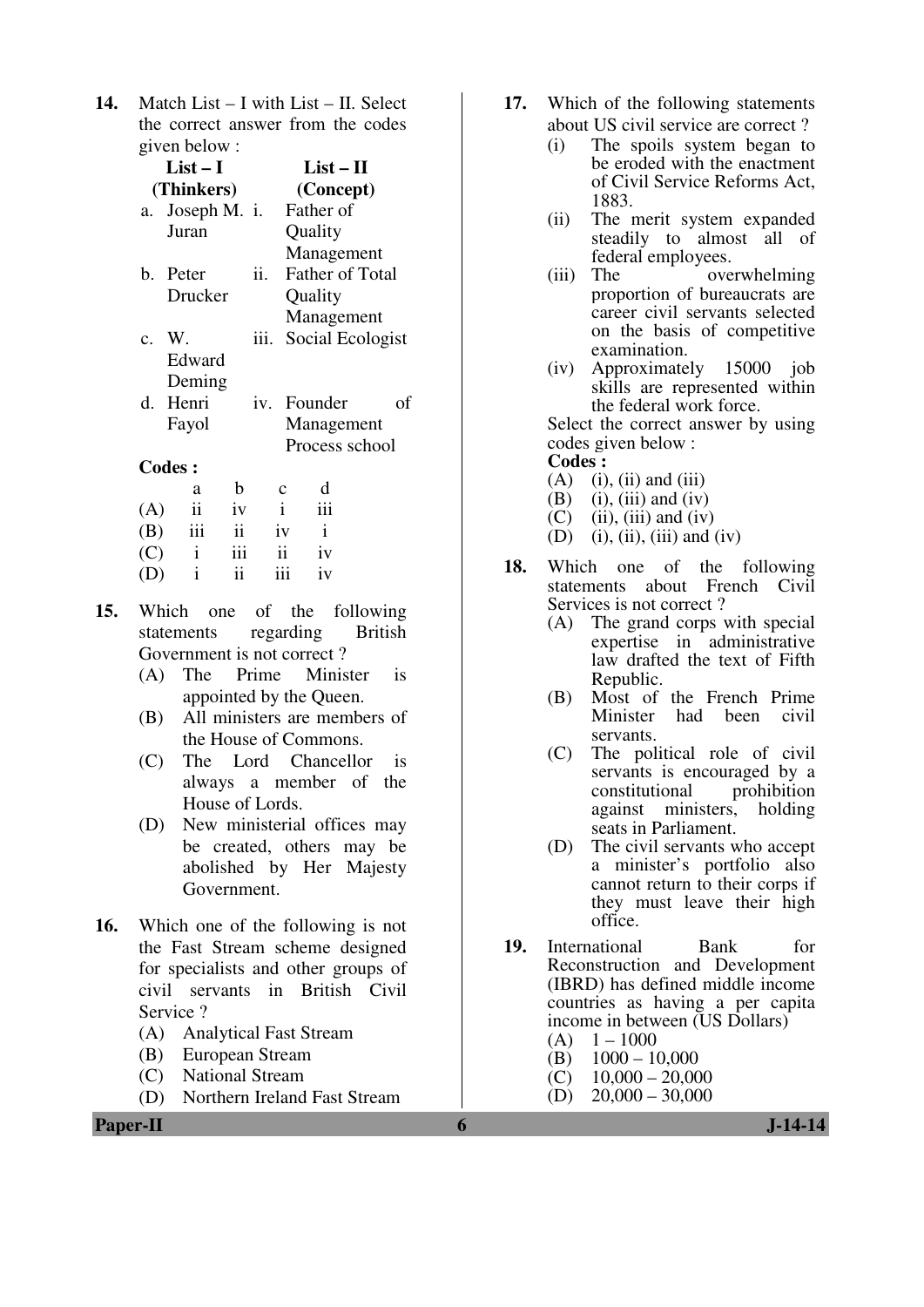14. सूची – I को सूची – II के साथ सुमेलित कीजिए । नीचे दिए गए कुटों की सहायता से सही उत्तर का चयन कीजिए  $\cdot$ 

|       | सूची – I                            |               |              | सूची – II |                     |                                            |
|-------|-------------------------------------|---------------|--------------|-----------|---------------------|--------------------------------------------|
|       | (विचारक)                            |               |              |           | (संकल्पना)          |                                            |
|       | a. जोसेफ एम. i. गुणवत्ता प्रबंधन के |               |              |           |                     |                                            |
|       | जुरान                               |               |              | जनक       |                     |                                            |
|       | b. पीटर ड़कर ii. सम्पूर्ण गुणवत्ता  |               |              |           |                     |                                            |
|       |                                     |               |              |           | प्रबंधन के जनक      |                                            |
|       | c. डब्ल्यू.                         |               |              |           | iii. सामाजिक        |                                            |
|       | एडवर्ड                              |               |              |           | पारिस्थितिकीवेत्ता  |                                            |
|       | डेमिंग                              |               |              |           |                     |                                            |
|       |                                     |               |              |           |                     | d. हेनरी फेयोल iv. प्रबंधन प्रक्रिया विचार |
|       |                                     |               |              |           | धारा के प्रतिस्थापक |                                            |
| कूट : |                                     |               |              |           |                     |                                            |
|       | a                                   | $\mathbf b$   | $\mathbf{c}$ |           | d                   |                                            |
| (A)   | $\mathbf{ii}$                       | iv            | $\mathbf{i}$ |           | iii                 |                                            |
|       | $(B)$ iii ii iv i                   |               |              |           |                     |                                            |
|       | $(C)$ i iii                         |               |              | ii iv     |                     |                                            |
| (D)   | $\mathbf{i}$                        | $\mathbf{ii}$ |              | iii       | iv                  |                                            |
|       |                                     |               |              |           |                     |                                            |

- 15. Þब्रिटिश शासन के बारे में निम्न में से कौन सा कथन सही नहीं है ?
	- (A) प्रधानमंत्री की नियुक्ति महारानी द्वारा की जाती है ।
	- $(B)$  सभी मंत्री कॉमन्स सभा के सदस्य होते हैं ।
	- (C) लॉर्ड चांसलर सदैव लॉर्ड सभा का सदस्य होता है ।
	- (D) नये मंत्रालयों का निर्माण एवं दूसरे मंत्रालयों की समाप्ति साम्राज्ञी की सरकार द्वारा की जाती है ।
- 16. निम्नलिखित में से कौन सी एक ब्रिटिश लोक सेवा में विशेषज्ञों एवं अन्य समूहों के लोक सेवकों के लिए त्वरित प्रवाह योजना प्रारूपित नहीं है  $\gamma$ 
	- (A) विश्लेषणात्मक त्वरित प्रवाह
	- (B) यूरोपियन प्रवाह
	- $(C)$  राष्टीय प्रवाह
	- (D) उत्तर आयरलैंड त्वरित प्रवाह
- 17. यु.एस. सिविल सेवा के बारे में निम्नलिखित कथनों में से कौन सा सही है ?
	- (i) सिविल सेवा सुधार अधिनियम, 1883 के अधिनियम के साथ लूट प्रणाली क्षय होने लगी ।
	- (ii) योग्यता प्रणाली नियमित रूप से विस्तरित हुई है और लगभग सभी फेडरल कर्मचारियों तक इसका विस्तार हुआ है ।
	- (iii) नौकरशाहों का भारी अनुपात वे पेशेवर सिविल सेवक हैं जो प्रतिस्पर्धात्मक परीक्षा के आधार पर चयनित हुए हैं ।
	- (iv) फेडरल कार्यबल के अन्तर्गत लगभग  $15,000$  काम के कौशल निरूपित होते हैं ।

नीचे दिये कूटों के उपयोग में से सही उत्तर का चयन करें $\,$ :

- कुट $:$
- $(A)$  (i), (ii) एवं (iii)
- $(B)$  (i), (iii) एवं (iv)
- $(C)$  (ii), (iii) एवं (iv)
- $(D)$  (i), (ii), (iii) एवं (iv)
- 18. फ्रॉसिसी सिविल सेवाओं के बारे में निम्नलिखित कथनों में से कौन सा सही नहीं है ?
	- $(A)$  प्रशासनिक कानुन में विशेष विशेषज्ञता के साथ ग्राण्ड कोर ने पाँचवें गणतंत्र का मसौदा बनाया ।
	- $(B)$  अधिकांश फ्रांसिसी प्रधानमंत्री सिविल सेवक रहे हैं ।
	- (C) जिन मंत्रियों की संसद में सीट है उनके विरुद्ध संवैधानिक प्रतिषेध के द्वारा सिविल सेवकों की राजनीतिक भुमिका को प्रोत्साहित किया जाता है ।
	- (D) सिविल सेवक जो मंत्री का पोर्टफोलियो भी स्वीकार करते हैं. उन्हें यदि अपने पद का त्याग करना पड़ता है. तो वे अपनी सेवा में लौट नहीं सकते हैं ।
- 19. अंतर्राष्ट्रीय पुनर्निर्माण एवं विकास बैंक ने कितने यु.एस. डॉलर के बीच की प्रति व्यक्ति आय वाले देशों को मध्यम आय वाले देशों के रूप में परिभाषित किया है ?
	- $(A)$  1 1000
	- (B) 1000 10,000
	- $(C)$  10,000 20,000
	- $(D)$  20,000 30,000

 **J-14-14 7 Paper-II**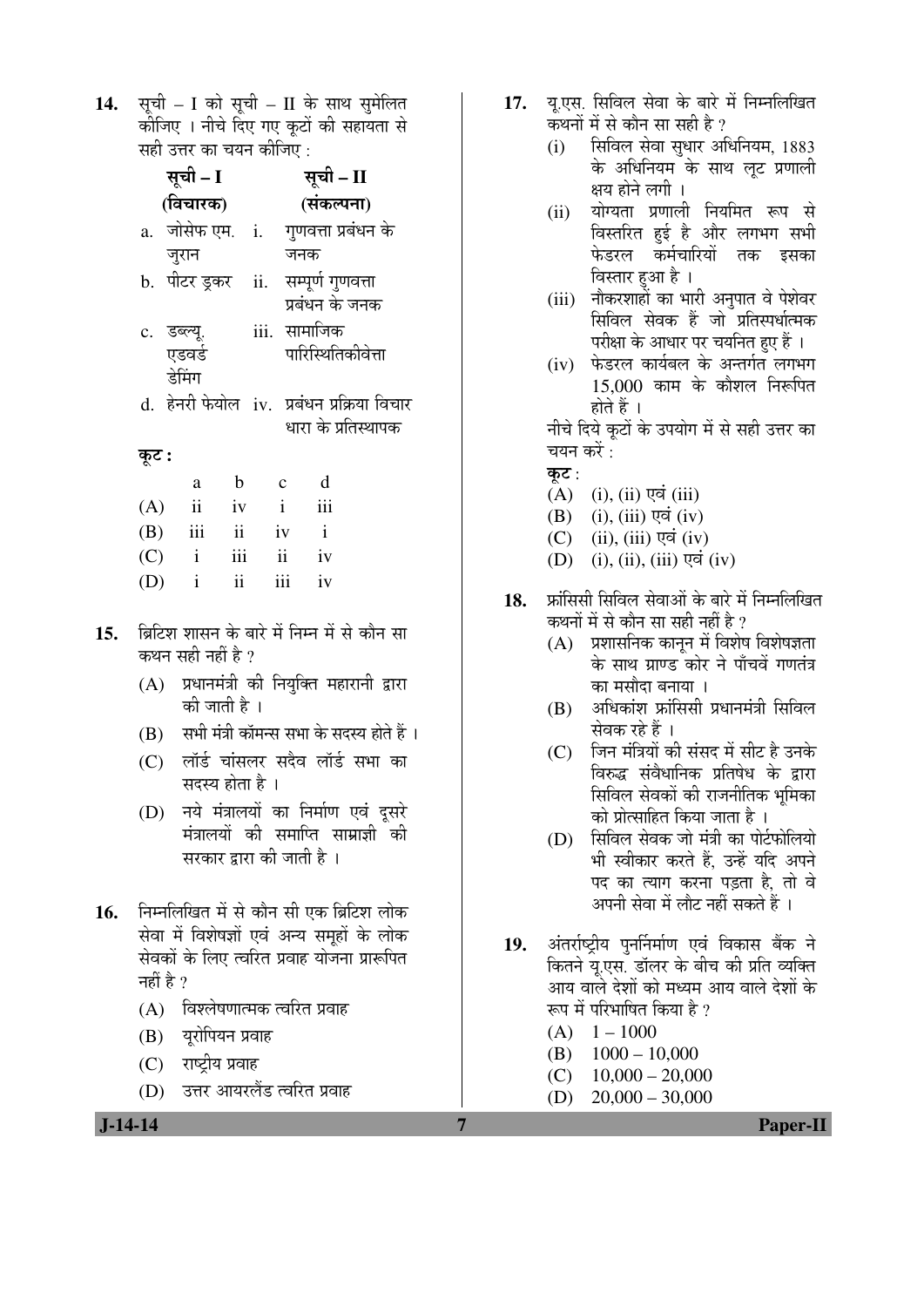- **20. Assertion (A) :** The growth of citizen participation is due to the explosion of knowledge and communication.
	- **Reason (R) :** Citizen participation is a remedy to check corrupt practices.
	- **Codes**:<br>(A) Bo
	- Both  $(A)$  and  $(R)$  are correct<br>and  $(R)$  is the correct  $(R)$  is explanation of (A).
	- (B) Both (A) and (R) are correct and (R) is not the correct explanation of (A).
	- (C) (A) is true, but  $(R)$  is false.<br>(D) (A) is false, but  $(R)$  is true.
	- $(A)$  is false, but  $(R)$  is true.
- **21.** Match List I with List II. Select the correct answer from the codes given below :

|              | $List - 1$                   |                 |                | $List - II$    |  |
|--------------|------------------------------|-----------------|----------------|----------------|--|
|              | (Concepts)                   |                 |                | (Explanations) |  |
|              | a. Endo-                     | 1.              |                | Impetus from   |  |
|              | prismatic                    |                 |                | outside        |  |
|              | $b. Exo-$                    | 11.             |                | Semi           |  |
|              | prismatic                    |                 |                | differentiated |  |
|              |                              |                 |                | and mal-       |  |
|              |                              |                 |                | integrated     |  |
|              | c. Ortho-                    | iii.            |                | Congruence of  |  |
|              | prismatic                    |                 |                | aspiration and |  |
|              |                              |                 |                | reality        |  |
|              | d. Diffracted iv. Internally |                 |                |                |  |
|              |                              |                 |                | generated      |  |
|              |                              |                 |                | movement       |  |
|              |                              |                 |                | towards        |  |
|              |                              |                 |                | diffraction    |  |
|              | <b>Codes:</b>                |                 |                |                |  |
|              |                              |                 |                |                |  |
| $\mathbf{A}$ | a<br>i                       | $\frac{b}{111}$ | $\frac{1}{11}$ |                |  |
|              | iv                           |                 |                |                |  |

- (B) iv i ii iii<br>(C) ii iii iv i<br>(D) iii ii i iv (D) iii ii i iv **22.** Mayor-in-Council form of
	- Government means :
	- (A) Cabinet form of Government at the municipal level
	- (B) Classical prefectorial form of Government at the municipal level.
	- (C) Making mayor accountable to his colleagues.
	- (D) Presidential form of Government at the Municipal level.
- **23.** Who is the editor of the book titled 'Development Administration in
	- Asia' ?<br>(A)  $\overline{N}$
	- (A) M.H.D. Turner<br>(B) Edward W. We (B) Edward W. Weidner<br>(C) V. Subramaniam
	- $(C)$  V. Subramaniam<br>(D) M. Shamsul Haqu
	- M. Shamsul Haque

**24.** Match List – I with List – II. Select the correct answer from the codes given below :

| $\mu$ value over $\mu$ .<br>$List-I$<br>(Reports of<br>$2nd$ ARC) | $List-II$<br>(Titles)                                                                   |
|-------------------------------------------------------------------|-----------------------------------------------------------------------------------------|
| Second<br>a.<br>Report                                            | i.<br>Citizen Centre<br>Administration -<br>The Heart of<br>Governance                  |
| b. Tenth<br>Report                                                | ii.<br>Refurbishing of<br>Personnel<br>Administration-<br><b>Scaling New</b><br>Heights |
| Eleventh<br>$\mathbf{C}$ .<br>Report                              | iii.<br>Unlocking<br>Human Capital :<br>Entitlements<br>and<br>Governance               |
| Twelfth<br>d.<br>Report                                           | iv.<br>Promoting e-<br>Governance -<br>The SMART<br>Way Forward                         |
| <b>Codes:</b>                                                     |                                                                                         |
| b<br>a<br>$\mathbf{i}$<br>(A)<br>111                              | d<br>c<br>ii<br>iv                                                                      |

| (A) | $\mathbf{1}$            | 111          | ii  | 1V           |
|-----|-------------------------|--------------|-----|--------------|
| (B) | $\overline{\mathbf{u}}$ | 111          | iv  | $\mathbf{1}$ |
| (C) | 111                     | 11           | iv  | $\mathbf{i}$ |
| (D) | $\mathbf{ii}$           | $\mathbf{1}$ | 111 | iv           |

- **25.** Which of the following statements about World Trade Organization are correct ?
	- (i) It deals with trade negotiations which cover goods, services and intellectual property.
	- (ii) It spells out the principles of liberalization.
	- (iii) It maintains regular dialogue with NGOs etc. with the aim of enhancing cooperation.
	- (iv) It comprises of 188 countries as its members.

 Select the correct answer by using codes given below :

#### **Codes :**

- $(A)$  (i), (ii) and (iii)
- $(B)$  (ii), (iii) and (iv)
- $(C)$  (i), (iii) and (iv)
- $(D)$  (i), (ii), (iii) and (iv)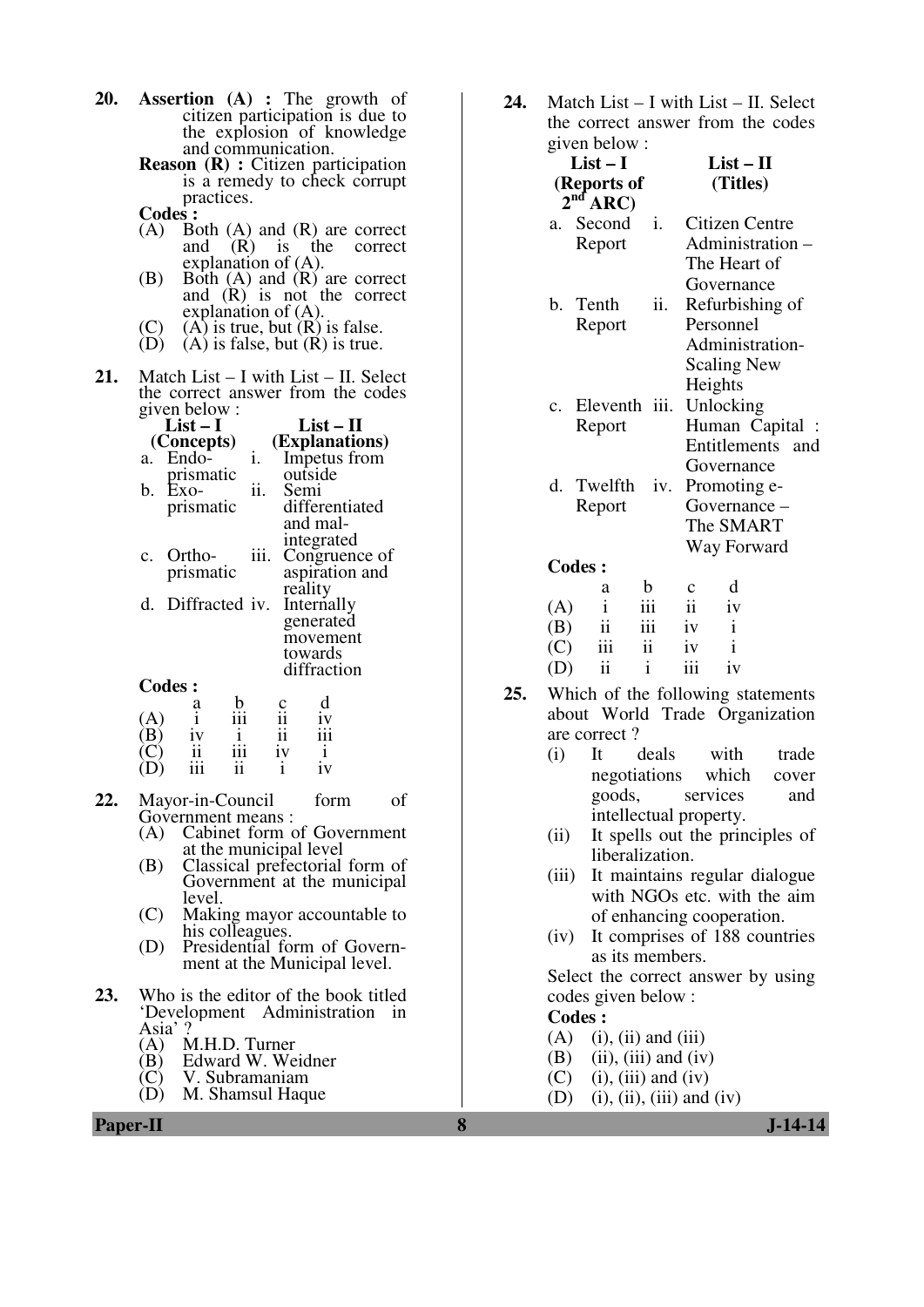| अभिकथन (A) : नागरिक सहभागिता में वृद्धि<br>20.<br>का कारण ज्ञान और संचार का विस्फोट<br>है<br>तर्क (R) : नागरिक सहभागिता भ्रष्टाचारी प्रक्रियाओं<br>पर रोक का एक साधन (उपाय) है ।<br>कूट :<br>(A)                                                                                                                                                                                                                                                                                                                                   | सूची – I को सूची – II के साथ सुमेलित<br>24.<br>कीजिए । नीचे दिए गए कूटों की सहायता से<br>सही उत्तर का चयन कीजिए :<br>सूची – I<br>सूची – II<br>(शीर्षक)<br>(द्वितीय<br>ए.आर.सी. का                                                                                                                                                                                                                                |
|------------------------------------------------------------------------------------------------------------------------------------------------------------------------------------------------------------------------------------------------------------------------------------------------------------------------------------------------------------------------------------------------------------------------------------------------------------------------------------------------------------------------------------|------------------------------------------------------------------------------------------------------------------------------------------------------------------------------------------------------------------------------------------------------------------------------------------------------------------------------------------------------------------------------------------------------------------|
| (A) और (R) दोनों सही हैं और<br>(A) का (R) सही स्पष्टीकरण है ।<br>$(A)$ और $(R)$ दोनों सही हैं और $(A)$<br>(B)<br>का (R) सही स्पष्टीकरण नहीं है।<br>(A) सही है, परन्तु (R) गलत है।<br>(C)<br>(D) (A) गलत है, परन्तु (R) सही है ।<br>सूची – I को सूची – II के साथ सुमेलित<br>21.<br>कीजिए । नीचे दिए गए कूटों की सहायता से<br>सही उत्तर का चयन कीजिएं :<br>सूची – I<br>सूची - II<br>(अवधारणा)<br>(व्याख्या)<br>a. इन्डो-<br>i. बाहर से प्रेरणा<br>प्रिज्मेटिक<br>अर्द्ध विभेदीकृत एवं<br>b. एक्सो-<br>ii.<br>कुएकीकृत<br>प्रिज्मेटिक | प्रतिवेदन)<br>नागरिक केन्द्रित<br>a. दूसरा<br>i.<br>प्रतिवेदन<br>प्रशासन शासन का<br>सारभाग<br>कार्मिक प्रशासन की<br>ii.<br>b. दसवॉ<br>प्रतिवेदन<br>स्वच्छता–नई उच्चाइयाँ<br>c. ग्यारहवाँ<br>iii.<br>मानव<br>सम्पदा<br>का<br>प्रतिवेदन<br>व्यापक विस्तार<br>हकदारी एवं शासन<br>iv. ई-गवर्नेस<br>d. बारहवाँ<br>को<br>प्रतिवेदन<br>प्रोत्साहन–उन्नति की<br>ओर विवेकपूर्ण रास्ता<br>कूट :                            |
| c. ओर्थो-<br>iii. महत्वाकांक्षा एवं<br>प्रिज्मेटिक<br>यथार्थ में सामंजस्य<br>iv. विवर्त्तन की दिशा में<br>d. डिफ्रेक्टेड<br>अन्तराल उत्पन्न<br>आन्दोलन<br>कूट :<br>d<br>$\frac{b}{111}$<br>$\frac{c}{ii}$<br>a<br>(A)<br>$\mathbf{i}$<br>iv<br>$\frac{1}{i}$<br>(B)<br>$\ddot{\mathbf{i}}$<br>$\frac{iv}{ii}$<br>$\frac{i}{\text{iii}}$<br>(C)<br>iv<br>$\rm ii$<br>iii<br>iv<br>(D)<br>$\mathbf{i}$                                                                                                                               | d<br>$\mathbf b$<br>$\mathbf C$<br>a<br>iii<br>ii<br>(A)<br>iv<br>$\mathbf{i}$<br>$\rm ii$<br>iii<br>$\mathbf{i}$<br>(B)<br>iv<br>$\mathbf{i}$<br>iii<br>$\mathbf{ii}$<br>(C)<br>iv<br>ii<br>iii<br>$\mathbf{i}$<br>(D)<br>iv<br>व्यापार संगठन के संबंध<br>25.<br>- में<br>विश्व<br>निम्नलिखित में से कौन से कथन सही हैं ?<br>इसका संबंध व्यापार समझौता-वार्ता से<br>(i)<br>है, जिसके अंतर्गत सामग्रियाँ, सेवाएँ |
| मेयर-इन-काऊंसिल प्रकार की सरकार का<br>22<br>अभिप्राय है<br>(A)   नगरपालिका स्तर पर मंत्रिमंडल प्रकार<br>की सरकार<br>नगरपालिका स्तर पर क्लासीकल<br>(B)<br>प्रीफेक्टोरियल प्रकार की सरकार<br>(C) मेयर को अपने साथियों के प्रति<br>जवाबदेय बनाना<br>नगरपालिका स्तर पर राष्ट्रपतीय रूप<br>(D)<br>की सरकार                                                                                                                                                                                                                              | तथा बौद्धि सम्पदा शामिल हैं ।<br>यह उदारीकरण के सिद्धांतों को स्पष्ट<br>(ii)<br>करता है ।<br>(iii) सहकारिता को बढ़ाने के उद्देश्य से यह<br>गैर-सरकारी संगठनों आदि से नियमित<br>वार्ता करता है ।<br>(iv) 188 देश इसके सदस्य हैं ।<br>नीचे दिए गए कूट का उपयोग कर सही उत्तर<br>चुनिए :                                                                                                                             |
| 'डेवलपमेंट ऐडमिनिस्ट्रेशन इन एशिया'<br>23.<br>शीर्षक पुस्तक का सम्पादक कौन है ?<br>एम.एच.डी. टर्नर<br>(A)<br>(B) एडवर्ड डब्ल्यू. वीडनर<br>(C) वी. सुब्रमण्यम<br>(D)<br>एम. शमसुल हक<br>$J-14-14$                                                                                                                                                                                                                                                                                                                                   | कूट:<br>(A)<br>$(i)$ , $(ii)$ एवं $(iii)$<br>$(ii), (iii)$ एवं $(iv)$<br>(B)<br>$(i)$ , $(iii)$ एवं $(iv)$<br>(C)<br>$(i)$ , $(ii)$ , $(iii)$ एवं $(iv)$<br>(D)<br>9<br><b>Paper-II</b>                                                                                                                                                                                                                          |

| सूची – I                       |                         | सूची – II    |                       |  |    |
|--------------------------------|-------------------------|--------------|-----------------------|--|----|
| (द्वितीय                       |                         |              | (शीर्षक)              |  |    |
| ए.आर.सी. का                    |                         |              |                       |  |    |
| प्रतिवेदन)                     |                         |              |                       |  |    |
| a. दूसरा                       |                         |              | i. नागरिक केन्द्रित   |  |    |
| प्रतिवेदन                      |                         |              | प्रशासन शासन का       |  |    |
|                                |                         | सारभाग       |                       |  |    |
| b. दसवाँ                       | ii.                     |              | कार्मिक प्रशासन की    |  |    |
| प्रतिवेदन                      |                         |              | स्वच्छता–नई उच्चाइयाँ |  |    |
| c. ग्यारहवाँ                   | iii.                    |              | मानव सम्पदा           |  | का |
| प्रतिवेदन                      |                         |              | व्यापक विस्तार        |  |    |
|                                |                         |              | हकदारी एवं शासन       |  |    |
| d. बारहवाँ                     |                         |              | iv. ई-गवर्नेस         |  | को |
| प्रतिवेदन                      |                         |              | प्रोत्साहन–उन्नति की  |  |    |
|                                |                         |              | ओर विवेकपूर्ण रास्ता  |  |    |
| कूट :                          |                         |              |                       |  |    |
| a                              | $\mathbf b$             | $\mathbf{C}$ | d                     |  |    |
| $\mathbf{i}$<br>(A)            | iii                     | ii           | iv                    |  |    |
| ii<br>(B)                      | $iii -$                 | iv           | $\mathbf{i}$          |  |    |
| $\overline{\text{iii}}$<br>(C) | $\overline{\mathbf{i}}$ | iv           | $\mathbf{i}$          |  |    |
| $(D)$ ii                       | $\mathbf{i}$            | iii          | iv                    |  |    |

- 25. विश्व व्यापार संगठन के संबंध में निम्नलिखित में से कौन से कथन सही हैं ?
	- $(i)$   $\bar{z}$ सका संबंध व्यापार समझौता-वार्ता से है, जिसके अंतर्गत सामग्रियाँ, सेवाएँ तथा बौद्धि सम्पदा शामिल हैं ।
	- (ii) यह उदारीकरण के सिद्धांतों को स्पष्ट करता है।
	- (iii) सहकारिता को बढ़ाने के उद्देश्य से यह गैर-सरकारी संगठनों आदि से नियमित वार्ता करता है ।
	- (iv) 188 देश इसके सदस्य हैं ।
	- ्<br>नीचे दिए गए कुट का उपयोग कर सही उत्तर चुनिए $:$

### कूट :

- $(A)$  (i), (ii) एवं (iii)
- $(B)$  (ii), (iii) एवं (iv)
- $(C)$  (i), (iii) एवं (iv)
- $(D)$  (i), (ii), (iii) एवं (iv)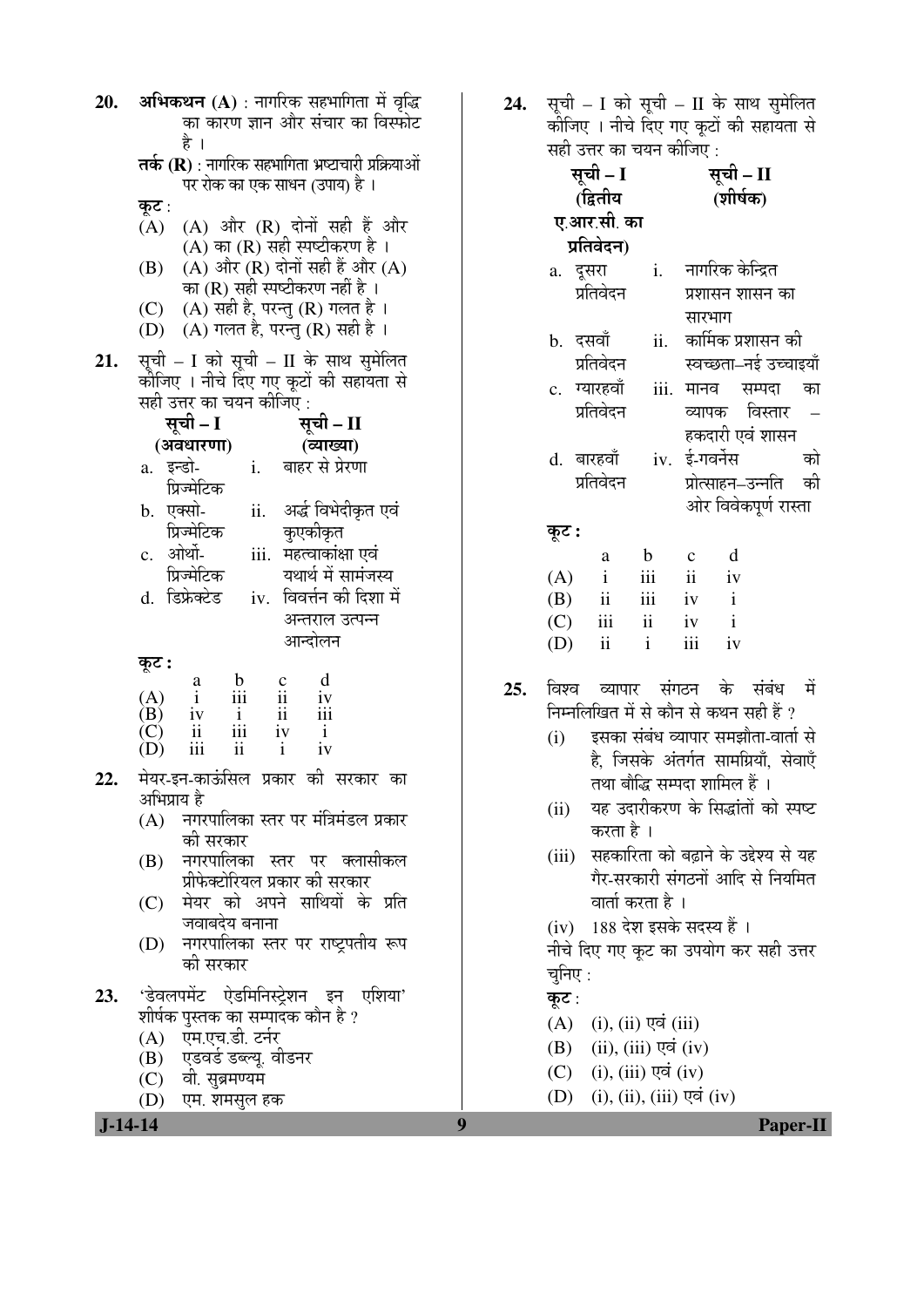- **26.** Which of the following statements about International Monetary Fund are correct ?
	- (i) International Monetary Fund was established in the year 1945.
	- (ii) It aimed to build a framework for economic cooperation.
	- (iii) It resolves trading disputes of the member countries.
	- (iv) At present it comprises of 188 members.

 Select the correct answer by using codes given below :

- **Codes** :<br>
(A) (i)<br>
(B) (ii)  $(i)$ ,  $(ii)$  and  $(iii)$
- 
- (B) (ii), (iii) and (iv)<br>(C) (i), (ii) and (iv)
- $(C)$  (i), (ii) and (iv)<br>(D) (i), (ii), (iii) and  $(i)$ ,  $(ii)$ ,  $(iii)$  and  $(iv)$
- **27.** Who of the following is the administrative head of the Prime Minister's Office (PMO) ?
- (A) Principal Secretary to the Prime Minister
	- (B) Cabinet Secretary<br>(C) Any Senior Secre
	- Any Senior Secretary to the Government of India
	- (D) Home Secretary
- **28.** Which of the following committees/ commissions recommended to change the financial year from January 1 to December 31 ?<br>
(A) L.K. Jha Committee<br>
(B) First A.R.C.<br>
(C) Fifth Pay Commission<br>
(D) Second A.R.C.
	- L.K. Jha Committee
	- First A.R.C.
- (C) Fifth Pay Commission
- (D) Second A.R.C.
- **29. Assertion (A) :** The Judicial Activism augments the growth<br>avenues and lessens the avenues and lessens the grievances of common citizen by
	- streamlining the administration.<br>**ason**  $(R)$ : Citizens are **Reason** approaching the courts of law for administrative excesses and inefficiencies.
	- **Codes :**<br>
	(A) B
	- (A) Both (A) and (R) are correct and (R) is correct explanation of (A).
	- $(B)$  Both  $(A)$  and  $(R)$  are correct, but  $(R)$ is not correct explanation of (A).
	- (C) (A) is true, but (R) is false.<br>(D) (A) is false, but (R) is true.
	- $(A)$  is false, but  $(R)$  is true.
- **30.** In which of the following cases the Supreme Court of India ruled that "The Right to Information is inherent in the right to freedom of speech and expression guaranteed in Article 19 of the Constitution ?<br>(A) Gopalan Vs. the State of Mad
	- (A) Gopalan Vs. the State of Madras<br>(B) Raj Narain Vs. the State of U.P.
	- $(B)$  Raj Narain Vs. the State of U.P.<br>
	(C) Sarabiith Roy Vs. Delhi
- (C) Sarabjith Roy Vs. Delhi Electricity Regulatory Commission (D) Kesavananda Bharthy Vs. The State of Kerala
- **31.** Which one of the following is not a function of Central Vigilance Commission ?
	- (A) To supervise over the functions of the Delhi Special Police Establishment regarding Prevention of Corruption Act.
	- (B) To guide the Central Bureau of Investigation.
	- (C) To approve the proposals for appointment Vigilance Officer.<br>To participate
	- (D) To participate in the Committee for selection of Director of C.B.I.
- **32.** In which of the following years, the Juvenile Justice (Care and Juvenile Justice (Care and Protection of Children) Act was first adopted in India ?<br>(A)  $1950$  (B) (A) 1950 (B) 1970<br>(C) 1990 (D) 2000  $(C)$  1990
- **33.** 'Annual Performance Agreements should be signed between the Departmental Minister and<br>Secretary of the Ministry/ Secretary Department detailing out the work to be done during a financial year.' Who recommended it?<br>(A) Fifth Pay Commi
	- (A) Fifth Pay Commission<br>(B) Sixth Pay Commission
	- (B) Sixth Pay Commission<br>(C) Second Adminis
	- Administrative Reforms Commission
	- (D) Group of Ministers (GOM)
- **34.** The research studies intended to test a hypothesis suggesting a casual relationship between variables are known as
	- (A) Formulative studies<br>(B) Descriptive Studies
	- (B) Descriptive Studies<br>(C) Diagnostic Studies
	- Diagnostic Studies
	- (D) Experimental Studies
- **35.** Select the correct characteristics of scientific method reflected in the statement : "Science never imposes anything, science states. Science aims at nothing but making true and<br>adequate statements about its statements objects."
	- (A) Objectivity<br>(B) Ethical Neu
	- (B) Ethical Neutrality<br>(C) Generalisation
	-
	- (C) Generalisation<br>(D) Prediction base Prediction based on probability

**Paper-II** J-14-14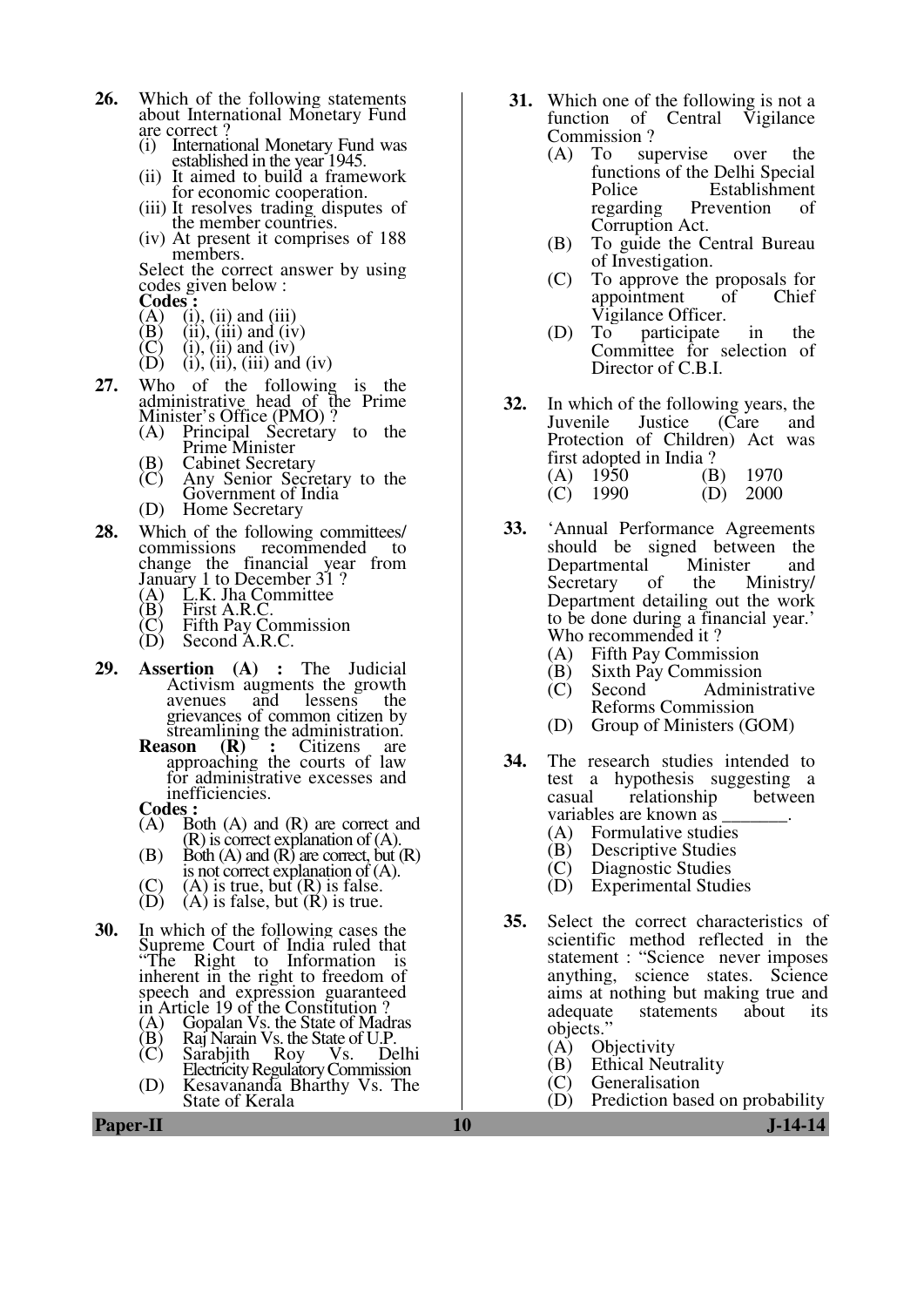- **26.** अंतर्राष्ट्रीय मुद्रा कोष के संबंध में निम्नलिखित में से कौन से कथन सही है ?
	- (i) । अन्तर्राष्ट्रीय मुद्रा कोष की स्थापना सन् 1945 में हुई थी ।
	- (ii) इसका लक्ष्य आर्थिक सहकारिता हेत् एक ढाँचा तैयार करना था ।
	- (iii) यह सदस्य देशों के व्यापार संबंधी विवादों का समाधान करता है ।
	- (iv) वर्तमान में इसके 188 सदस्य हैं । नीचे दिए गए कट का उपयोग कर सही उत्तर चनिए :

- कू**ट** :<br>(A)  $(A)$  (i), (ii) एवं (iii)<br>(B) (ii), (iii) एवं (iv
- $(B)$   $(ii), (iii)$  एवं  $(iv)$ <br>  $(C)$   $(i), (ii)$  एवं  $(iv)$
- $(i)$ ,  $(ii)$  एवं  $(iv)$
- $(D)$  (i), (ii), (iii)  $\nabla \vec{q}$  (iv)
- 27. निम्न में से कौन प्रधानमंत्री कार्यालय का प्रशासनिक अध्यक्ष होता है ?
	- $(A)$  प्रधानमंत्री का प्रधान सचिव
	- (B) मंत्रिमंडल सचिव
	- $\overline{C}$ ) भारत सरकार का कोई भी वरिष्ठ सचिव
	- (D) गृह सचिव
- 28. ਜਿਸ में से किस समिति/आयोग ने वित्त वर्ष को 1 जनवरी से 31 दिसम्बर किये जाने की अभिशंसा की थी ?
	- $(A)$  एल. के. झा समिति
	- $\overline{(\mathbf{B})}$   $\overline{\mathbf{B}}$   $\overline{\mathbf{B}}$   $\overline{\mathbf{B}}$   $\overline{\mathbf{B}}$   $\overline{\mathbf{B}}$   $\overline{\mathbf{B}}$
	- $(C)$  पंचम वेतन आयोग
	- (D) हितीय प्रशासनिक सुधार आयोग
- **29. अभिकथन (A)** : न्यायिक सक्रियता प्रशासन को सरल एवं कारगर बनाकर आम नागरिकों की शिकायतों को कम करता है तथा विकास के मार्गों को बढाता है ।
	- **तर्क (R)** : नागरिक प्रशासनिक ज्यादतियों के लिये न्यायालयों का दरवाजा खटकाते हैं ।
	- कुट $:$
	- $(A)$   $(A)$  और  $(R)$  दोनों सही हैं और  $(A)$  का  $(R)$  सही स्पष्टीकरण है।
- $\qquad \qquad \textbf{(B)} \quad \textbf{(A)} \textbf{)}$  और  $\textbf{(R)}$  दोनों सही हैं, परन्तु  $\overline{\mathrm{(A)}}$  का  $\overline{\mathrm{(R)}}$  सही स्पष्टीकरण नहीं है ।
	- $(C)$   $(A)$  सही है, परन्तु  $(R)$  गलत है।
	- (D)  $(A)$  गलत है, परन्तु (R) सही है ।
- 30. ਜਿਸਕਿਯਿਕ में से किस मुकदमें में उच्चतम <u>न्यायालय ने यह निर्णय दिया था कि सचना</u> का अधिकार संविधान के अनुच्छेद 19 के अन्तर्गत प्रत्याभृत वाक एवं अभिव्यक्ति स्वातंत्र्य अन्तर्निहित है ?
	- $(A)$  गोपालन बनाम मद्रास राज्य
	- $\overline{(\textbf{B})}$  ) राज नारायण बनाम यू.पी. राज्य<br>(C) सरबजीत राय बनाम दिल्ली
	- सरबजीत राय बनाम दिल्ली विद्यत नियामक आयोग
	- (D) केशवानंद भारती बनाम केरल राज्य
- 31. FEHMGE में से कौन सा केन्द्रीय सतर्कता आयोग का कार्य नहीं है ?
	- $(A)$  भ्रष्टाचार निरोध अधिनियम के सम्बन्ध में दिल्ली विशेष पलीस प्रतिष्ठान के कार्यों का निरीक्षण करना ।
	- (B) केन्द्रीय अन्वेषण ब्यूरो का मार्गदर्शन करना ।
	- (C) प्रधान सतर्कता अधिकारी की नियुक्ति के लिये प्रस्तावों का अनुमोदन करना ।
	- $(D)$  सी.बी.आई. के निर्देशक के चयन हेत समिति में प्रतिभागिता करना ।
- 32. भारत में किशोर न्याय (बालकों की देखरेख ओर संरक्षण) अधिनियम सर्वप्रथम किस वर्ष में अपनाया गया ?
	- (A) 1950 (B) 1970
	- (C) 1990 (D) 2000
- **33.** 'एक वित्तीय वर्ष में किये जाने वाले कार्य के बारे में विभागीय मंत्री और मंत्रालयिक *।* विभागीय सचिव के बीच वार्षिक निष्पत्ति अनबन्ध हस्ताक्षरित होना चाहिए ।' यह अनुशंसा किसने की ?
	- $(A)$  पंचम वेतन आयोग
	- (B) षष्टम वेतन आयोग
	- (C) हितीय प्रशासनिक सुधार आयोग
	- $(D)$  मंत्री-समूह  $(GOM)$
- 34. चरों के मध्य कारणात्मक संबंध का संकेत देने वाली परिकल्पना के परीक्षण के लिए संचालित शोध अध्ययन को क्या कहा जाता है ?
	- $(A)$  सत्रणात्मक अध्ययन
	- (B) वर्णनात्मक अध्ययन
	- (C) निदानात्मक अध्ययन
	- (D) प्रयोगमुलक अध्ययन
- **35.** निम्नलिखित कथन में प्रतिबिम्बित वैज्ञानिक पद्धति के सही अभिलक्षण का चयन कीजिए  $\cdot$ "विज्ञान कभी भी किसी चीज को आरोपित नहीं करता. विज्ञान उल्लेख करता है । विज्ञान का लक्ष्य. अपने उद्देश्यों को सही बनाने तथा उनके विषय में पर्याप्त वक्तव्य देने के आतिरिक्त और कुछ नहीं है ।''
	- (A) वस्तनिष्ठता
	- (B) नैतिक तटस्थता
	- (C) सामान्यीकरण
	- (D) सम्भाव्यता पर आधारित भविष्यकथन

 **J-14-14 11 Paper-II**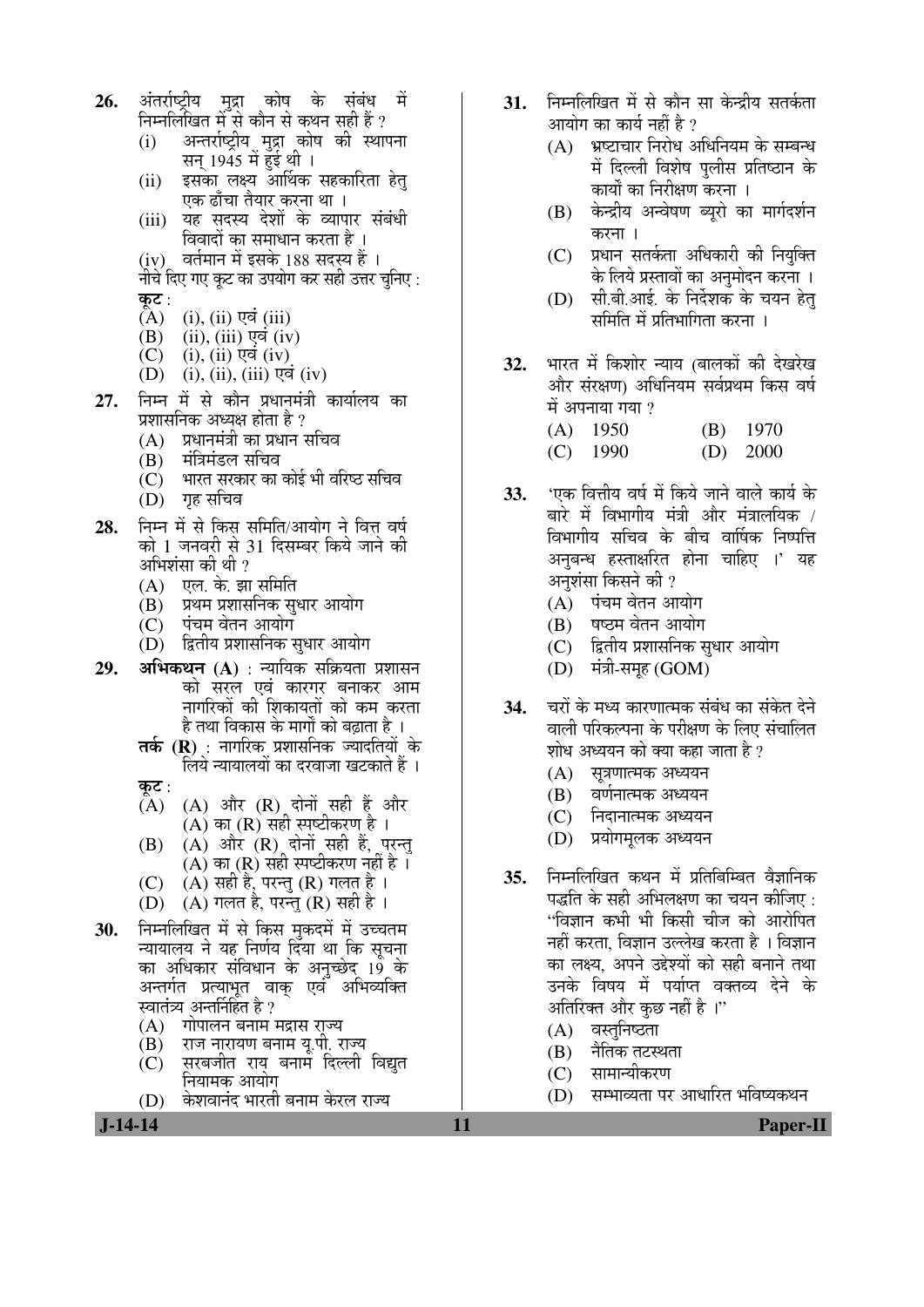- **36.** Which of the following is not the recommendation of Second recommendation of Administrative Reforms Commission regarding training for civil servants in India ?
	- (A) A monitoring mechanism should be set up for overseeing the implementation of the National Training policy.<br>There should
	- (B) There should be decentralization of training<br>institutions for gazetted institutionrs office upto District level all over India.
	- (C) Public servants should be encouraged to write papers for reputed journals.
	- (D) A national institute of Good Governance may be set up.
- **37.** Which of the following is not true about the Public Accounts Committee?<br>(A) The committee examines the
	- The committee examines the draft of Financial Legislation.
	- (B) The committee examines the report of Comptroller and Auditor General of India.
	- (C) The Committee examines the statement showing the income and<br>expenditure of state expenditure corporations.
	- (D) The committee does not function as a reprimanding or punitive authority.
- **38.** Which one of the following sampling design is a further development of the
	- type of cluster sampling ?<br>(A) Judgement sampling
	- (A) Judgement sampling<br>(B) Multistage sampling
	- (B) Multistage sampling<br>(C) Ouota sampling
	- (C) Quota sampling<br>(D) Systematic sample Systematic sampling
- **39.** Which of the following conditions are considered conducive for formulating a research problem?<br>(i) Discussion with the peop
	- Discussion with the people on the topic
	- (ii) Studying relevant literature<br>(iii) Obtaining first hand
	- Obtaining observation
	- (iv) Conducting an experience survey

 Select the correct answer by using codes given below :

**Codes :** 

- (A) (i), (ii) and (iii)<br>(B) (ii), (iii) and (iv)
- (B) (ii), (iii) and (iv) <br>(C) (i), (iii) and (iv)
- (C) (i), (iii) and (iv)<br>(D) (i), (ii), (iii) and
- $(i)$ ,  $(ii)$ ,  $(iii)$  and  $(iv)$
- **40.** Which one of the following is a probability sampling ?
	- (A) Cluster sampling
	- (B) Convenience Sampling
	- (C) Judgement sampling
	- (D) Quota Sampling
- **41.** Which of the following statements about the transformation of CPSEs in post-globalization period in India is not correct ?
	- (A) Many CPSEs have reorganised their governance structure to bring about ownership management.
	- (B) CPSEs are deploying Enterprise Resource Planning and Management Information System to support Business Process Re-engineering.
	- (C) CPSEs have increased focus towards outsourcing their non-core operations.
	- (D) Investment in human capital is a low priority in all public sector enterprises.
- **42.** Village Panchayat is accountable to which of the following ?
	- (A) Panchayat Samiti
	- (B) Zila Parishad
	- (C) Grama Sabha
	- (D) Directorate of Panchayati Raj
- **43.** A 'Navratna' status can be elevated to a 'Maharatna' if
	- (i) It is listd on stock exchanges
	- (ii) It is having minimum public share holding prescribed by SEBI
	- (iii) It has earned a net profit of  $\overline{\xi}$  2500 crores in the last financial year
	- (iv) It has a significant global presence

 Select the correct answer by using codes given below :

### **Codes :**

- $(A)$  (i), (ii) and (iii)
- $(B)$  (ii), (iii) and (iv)
- $(C)$  (i), (ii) and (iv)
- (D) (i), (ii), (iii) and (iv)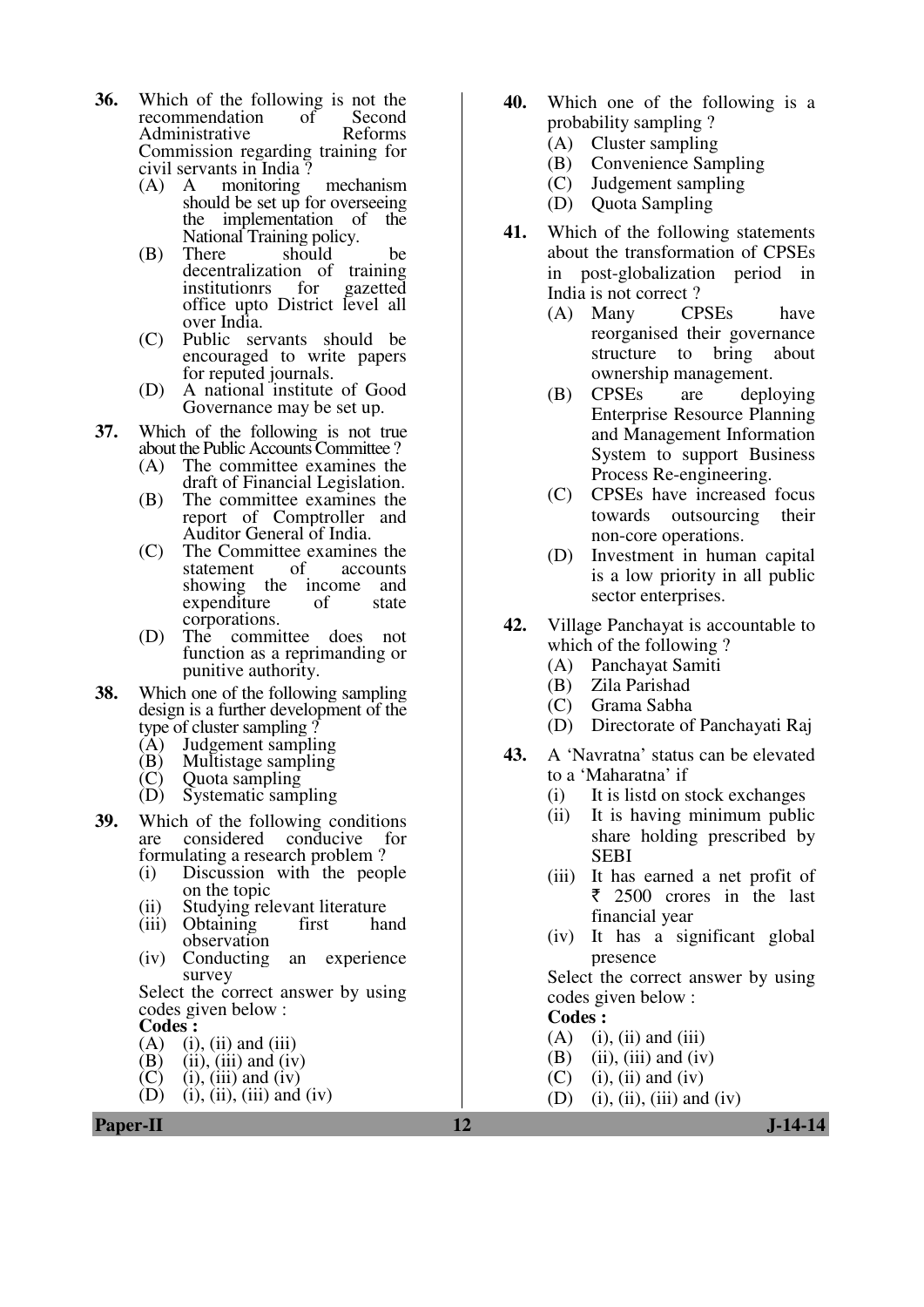- **36.** भारत में लोक सेवकों के प्रशिक्षण के बारे में द्वितीय प्रशासनिक सुधार आयोग ने निम्न में से कौन सी अभिशंसा नहीं की थी ?
	- $(A)$  राष्टीय प्रशिक्षण नीति के क्रियान्वयन को देखने के लिए एक प्रबोधनकारी क्रियाविधि स्थापित की जानी चाहिए ।
	- (B) समूचे भारत में जिला स्तर तक प्रशिक्षण संस्थानों का विकेन्द्रीकरण किया जाना चाहिए ।
	- (C) प्रतिष्ठित जर्नलों में लेख लिखने के लिए लोक सेवकों को प्रोत्साहित किया जाना चाहिए $\perp$
	- (D) सुशासन का एक राष्ट्रीय संस्थान स्थापित किया जा सकता है ।
- 37. लोक लेखा समिति के विषय में निम्नलिखित में से क्या सही नहीं है ?
	- $(A)$  समिति, वित्तीय कानून के प्रारूप का परीक्षण करती है ।
	- (B) समिति, भारत के नियंत्रक और महालेखा परीक्षक के प्रतिवेदन का परीक्षण करती है ।
	- (C) समिति, राज्य-निगमों के आय-व्यय को प्रदर्शित करने वाले लेखा-विवरण का परीक्षण करती है ।
	- $(D)$  समिति, फटकार लगाने वाले या दण्डात्मक प्राधिकार के रूप में कार्य नहीं करती ।
- 38. निम्नलिखित में से कौन सा प्रतिचयन अभिकल्प समूह प्रतिचयन प्रकार का आग्र-विकास है ?
	- $(A)$  निर्णय प्रतिचयन
	- (B) बहुचरणीय प्रतिचयन
	- (C) कोटा प्रतिचयन
	- (D) व्यवस्थित नमृना-चयन
- 39. शोध समस्या के निरूपण हेतु निम्नलिखित में
	- से कौन सी स्थितियाँ सहायक होती हैं ?<br>(i) शोध-विषय पर लोगों के साथ च शोध-विषय पर लोगों के साथ चर्चा
	- (ii) प्रासंगिक साहित्य का अध्ययन
	- (iii) स्वंय प्रत्यक्ष प्रेक्षण
	- (iv) अनुभव सर्वेक्षण करना

नीचे दिए गए कूट का उपयोग कर सही उत्तर चनिए $:$ 

कुट $:$ 

- $(A)$  (i), (ii) एवं (iii)
- $(B)$  (ii), (iii) एवं (iv)
- $(C)$  (i), (iii) एवं (iv)
- (D) (i), (ii), (iii) एवं (iv)
- 40. निम्नलिखित में से कौन प्रायिकता नमूना चयन है ?
	- $(A)$  समह प्रतिचयन
	- (B) सुविधानुसार नमूना चयन
	- $(C)$  निर्णय प्रतिचयन
	- (D) कोटा प्रतिचयन
- 41. भारत में उत्तर वैश्वीकरण के समय में केन्द्रीय सार्वजनिक या लोक उद्यमों के रूपान्तरण के विषय में निम्नांकित में से कौन सा कथन सही नहीं है ?
	- (A) अनेकों लोक उद्यमों ने 'स्वामित्व प्रबंध' के लिए अपने शासन संरचना को पुनर्गठित किया है ।
	- (B) केन्द्रीय लोक उद्यम व्यापार प्रक्रिया<br>पर्नारचना (बिजनैस प्रोसेस री-पुर्नर्रचना (बिजनैस प्रोसेस री-इंजिनियरिंग) के समर्थन में उद्यम संसाधन योजना एवं प्रबंध सचना प्रणाली का प्रयोग कर रहे हैं ।
	- (C) केन्द्रीय लोक उद्यम गैर-मूलभूत क्रियाओं <u>को बाहरी संस्थाओं को दे देने पर</u> अधिक ध्यान केन्द्रित कर रहे हैं ।
	- (D) सभी लोक उद्यमों में मानव पूँजी में निवेश एक निम्न वरीयता है ।
- 42. YIH पंचायत निम्नलिखित में से किसके प्रति जवाबदेह है ?
	- $(A)$  पंचायत समिति
	- (B) जिला परिषद
	- $(C)$  ग्राम सभा
	- (D) पंचायती राज निदेशालय
- 43. एक नवरत्न स्तर को 'महारत्न' के रूप में उन्नत किया जा सकता है, यदि
	- (i) यह स्टॉक एक्सचेंज पर अधिसुचित है।
	- (ii) इसके पास सेबी द्वारा प्रस्तावित च्युनतम शेयर धारक हो ।
	- (iii) इसने गत वित्त वर्ष में ₹ 2500 करोड़ का शुद्ध लाभ अर्जित किया हो ।

(iv) इसकी महत्त्वपूर्ण वैश्विक उपस्थिति हो । निम्न कट की सहायता से सही उत्तर का चयन कोजिए  $\cdot$ 

- कूट $:$
- $(A)$  (i), (ii)  $\nabla \vec{a}$  (iii)
- $(B)$  (ii), (iii) एवं (iv)
- $(C)$  (i), (ii) एवं (iv)
- $(D)$  (i), (ii), (iii) एवं (iv)

 **J-14-14 13 Paper-II**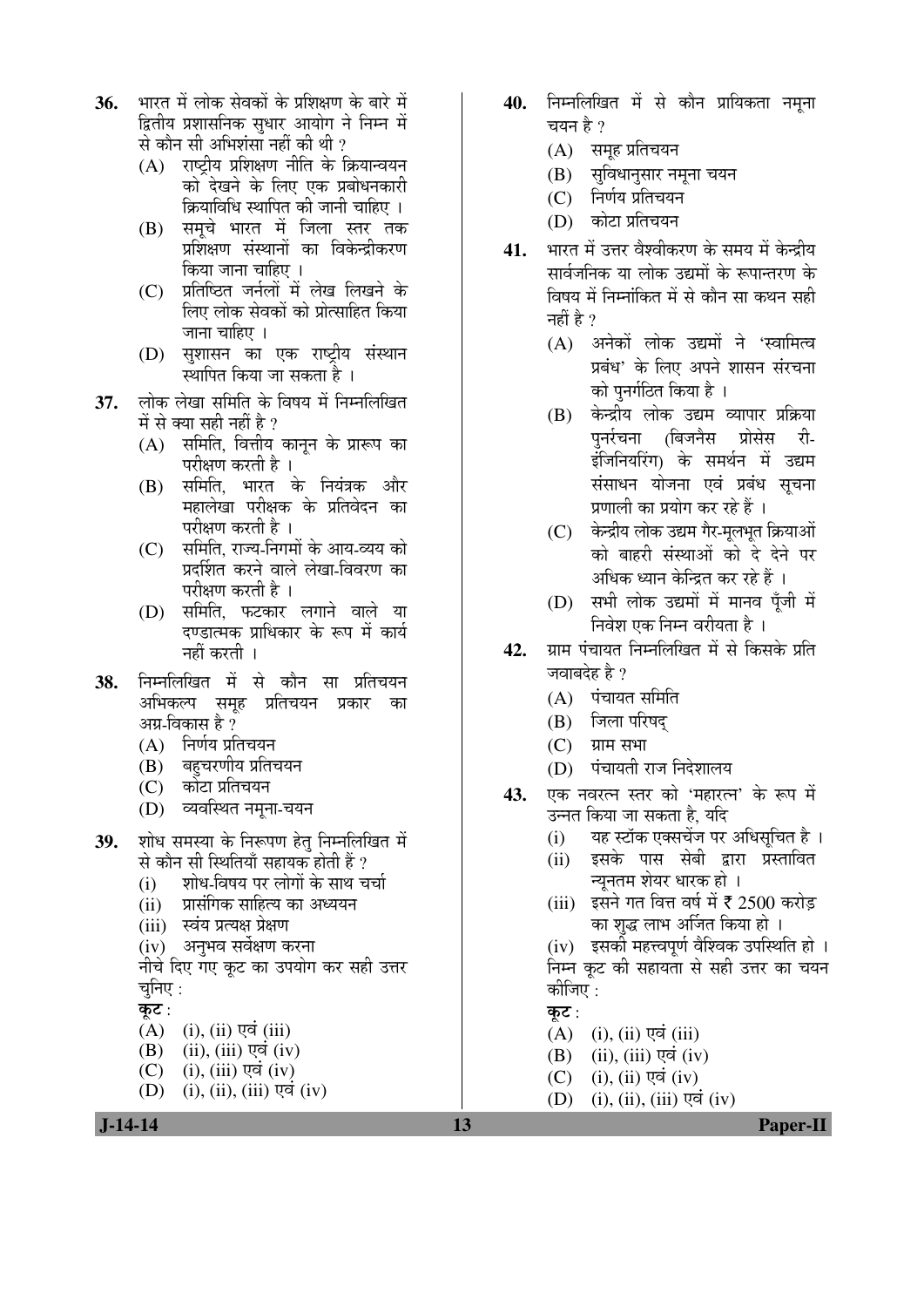**44.** In which of the following years the Bombay Municipal Corporation was set up ?

| $(A)$ 1667 | $(B)$ 1678 |
|------------|------------|
| $(C)$ 1726 | (D) $1767$ |

- **45.** Arrange the committees which examined the different aspects of the functioning of Panchayati Raj in a chronological order in their years of appointment ?
	- (i) G.V.K. Rao Committee
	- (ii) Study Team on Panchayat Raj Finances
	- (iii) Ashok Mehta Committee
	- (iv) Balwantrai Mehta Committee **Codes :**
	- $(A)$  (ii), (i), (iii) and (iv)
	- $(B)$  (iv), (i), (ii) and (iii)
	- $(C)$  (iii), (ii), (iv) and (i)
	- (D) (i), (iii), (ii) and (iv)
- **46.** Match List I with List II. Select the correct answer from the codes given below :

| $List-I$<br>(States)    |                     | $List - II$<br>(Status of functions<br>transferred to<br><b>PRIs</b> ) |                                                       |  |  |
|-------------------------|---------------------|------------------------------------------------------------------------|-------------------------------------------------------|--|--|
| a. Arunachal<br>Pradesh |                     | i.                                                                     | PRIs do not have<br>control over<br>functionaries     |  |  |
| b. Assam                |                     | ii.                                                                    | Panchayat make<br>recruitment for<br>nine departments |  |  |
| c. Chhattisgarh iii.    |                     |                                                                        | Officials continue<br>to report to<br>departments     |  |  |
| d. Uttar<br>Pradesh     |                     | iv.                                                                    | Functionaries<br>have not been<br>transferred         |  |  |
| <b>Codes:</b>           |                     |                                                                        |                                                       |  |  |
| a                       | b                   | $\mathbf c$                                                            | d                                                     |  |  |
| $\mathbf{i}$<br>(A)     | $\ddot{\mathbf{i}}$ | iii                                                                    | iv                                                    |  |  |
| ii<br>(B)               | iii                 | iv                                                                     | $\mathbf{i}$                                          |  |  |
| iii<br>(C)              | iv                  | $\mathbf{i}$                                                           | $\ddot{\mathbf{i}}$                                   |  |  |
| iv                      | iii                 | ii                                                                     | $\mathbf{i}$                                          |  |  |

- **47.** Rashtriya Gram Swaraj Yojna of Government of India is concerned with which of the following :
	- (A) Devolution of all the functions listed in  $11<sup>th</sup>$ Schedule of the Constitution.
	- (B) Capacity building of elected representatives of Panchayati Raj Institutions
	- (C) Strengthening consolidated fund of the State Government
	- (D) Ensuring mandatory reservation for OBCs in the PRIs
- **48.** Which one of the following States has been ranked first on Devolution Index (on cumulative basis) in the year 2011-12 ?
	- (A) Karnataka
	- (B) Maharashtra
	- (C) Madhya Pradesh
	- (D) Kerala
- **49.** Which of the following States is not enlisted in the Panchayats (Extension to the Scheduled Areas) Act ?
	- (A) Andhra Pradesh
	- (B) Gujarat
	- (C) Chhattisgarh
	- (D) Uttarakhand

**50.** Who among the following has expressed the idea 'New Public Management is dead, Long live Digital Era of Governance' ?

- (A) Van Slyke, O'Leary and Kim
- (B) Patrick Dunleavy
- (C) Jan Kooiman
- (D) Habibullah Wajahat

**Paper-II** J-14-14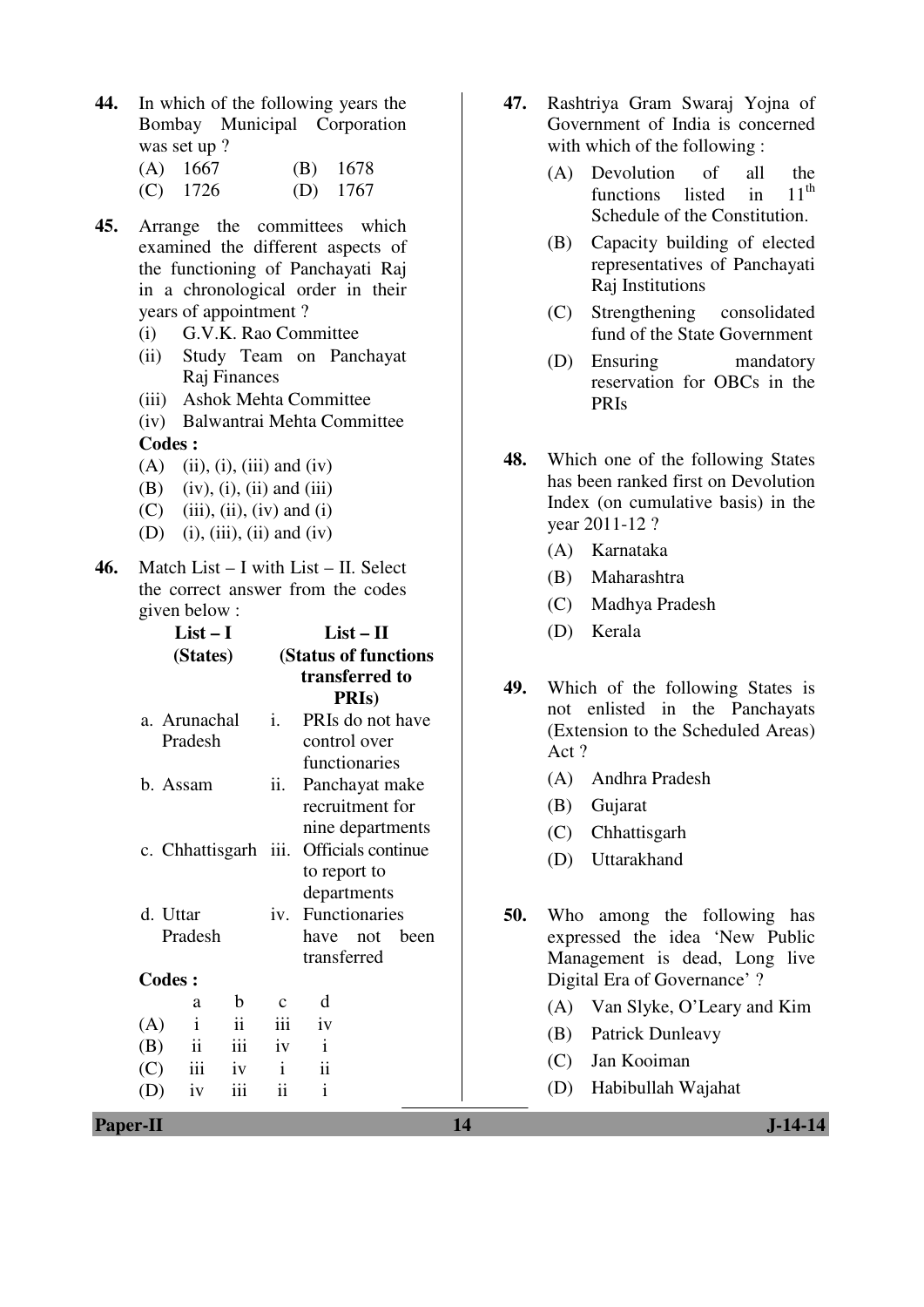44. बंबई म्युनिसिपल कॉर्पोरेशन की स्थापना किस वर्ष हुई थी $\,$  ?

| $(A)$ 1667 | $(B)$ 1678 |
|------------|------------|
| $(C)$ 1726 | (D) $1767$ |

- 45. निम्नांकित उन समितियों को उनके गठन के वर्ष के क्रम में व्यवस्थित कीजिए जिन्होंने पंचायती राज संस्थाओं के विभिन्न पक्षों का परीक्षण किया है $\cdot$ 
	- (i) जी.वी.के. राव समिति
	- (ii) पंचायती राज वित्त पर अध्ययन दल
	- (iii) अशोक मेहता समिति
	- (iv) बलवन्तराय मेहता समिति

निम्न कूट की सहायता से सही उत्तर का चयन कीजिए $\cdot$ 

कूट:

- $(A)$  (ii), (i), (iii) एवं (iv)
- $(B)$   $(iv)$ ,  $(i)$ ,  $(ii)$   $\nabla \vec{a}$   $(iii)$
- $(C)$  (iii), (ii), (iv) एवं (i)
- $(D)$  (i), (iii), (ii) एवं (iv)
- 46. सूची I को सूची II के साथ सुमेलित कोजिये और नीचे दिए कूटों से सही उत्तर का चयन कीजिए :

|       | सूची – I            |             |                     | सूची – II             |                                      |
|-------|---------------------|-------------|---------------------|-----------------------|--------------------------------------|
|       | (राज्य)             |             | (पी.आर.आई. को       |                       |                                      |
|       |                     |             |                     |                       | हस्तांतरित कार्यकर्त्ताओं            |
|       |                     |             |                     | की प्रस्थिति)         |                                      |
|       | a. अरुणाचल i.       |             |                     | पी.आर. आई. के         |                                      |
|       | प्रदेश              |             |                     |                       | कार्यकर्ताओं पर कोई                  |
|       |                     |             |                     | नियंत्रण नहीं है ।    |                                      |
| b.    | आसाम                | ii.         |                     |                       | पंचायतें नौ विभागों के               |
|       |                     |             |                     | लिये भर्ती करती हैं । |                                      |
|       |                     |             |                     |                       | c. छत्तीसगढ़ iii. अधिकारी विभागों को |
|       |                     |             |                     |                       | रिपोर्ट करते रहते हैं ।              |
|       | d. उत्तर प्रदेश iv. |             |                     |                       | कार्यकर्ताओं को                      |
|       |                     |             |                     |                       | स्थानांतरित नहीं किया                |
|       |                     |             | गया है ।            |                       |                                      |
| कूट : |                     |             |                     |                       |                                      |
|       | a                   | $\mathbf b$ | $\mathbf{c}$        | d                     |                                      |
| (A)   | $\mathbf{i}$        | ii          | iii                 | iv                    |                                      |
| (B)   | $\ddot{\mathbf{i}}$ | iii         | iv                  | $\mathbf{i}$          |                                      |
| (C)   | iii                 | iv          | $\mathbf{i}$        | ii                    |                                      |
| (D)   | iv                  | iii         | $\ddot{\mathbf{i}}$ | $\mathbf{i}$          |                                      |

- 47. भारत सरकार की राष्ट्रीय ग्राम स्वराज योजना का संबंध किससे है $\overline{v}$ 
	- $(A)$  संविधान की 11वीं अनुसूची में सूचीबद्ध सभी कार्यों का हस्तांतरण
	- $(B)$  पंचायती राज संस्थाओं के निर्वाचित प्रतिनिधियों का क्षमता-निर्माण
	- (C) राज्य सरकार की समेकित निधि को सबलता प्रदान करना ।
	- (D) पंचायती राज संस्थाओं में अन्य पिछडे वर्गों के आरक्षण को सुनिश्चित करना ।
- 48. निम्नलिखित में से कौन सा राज्य वर्ष  $2011-12$  में हस्तांतरण सुचकांक (संचयी आधार पर) के पैमाने पर प्रथम श्रेणी पर आया है ?
	- $(A)$  कर्नाटक
	- $(B)$  महाराष्ट्र
	- $(C)$  मध्य प्रदेश
	- (D) केरल
- 49. निम्नलिखित राज्यों में से कौन सा राज्य दि पंचायत्स (एक्सटेंशन टू दि शिड्यूल्ड एरियाज) ऐक्ट में सुचीबद्ध नहीं है ?
	- $(A)$  आंध्र प्रदेश
	- $(B)$  गुजरात
	- (C) छत्तीसगढ
	- (D) उत्तराखंड

50. **'नवीन लोक प्रबन्ध निष्क्रिय (मृत) है,** शासन का डिजिटल युग सदा रहे', यह विचार निम्नलिखित में से किसने व्यक्त किया है ?

- (A) वेन स्लाइक, ओ' लियरी एंव किम
- $(B)$  पैटरिक डनलीवी
- $(C)$  जन कुईमैन
- (D) हबीबुल्लाह वज़ाहत

 **J-14-14 15 Paper-II**